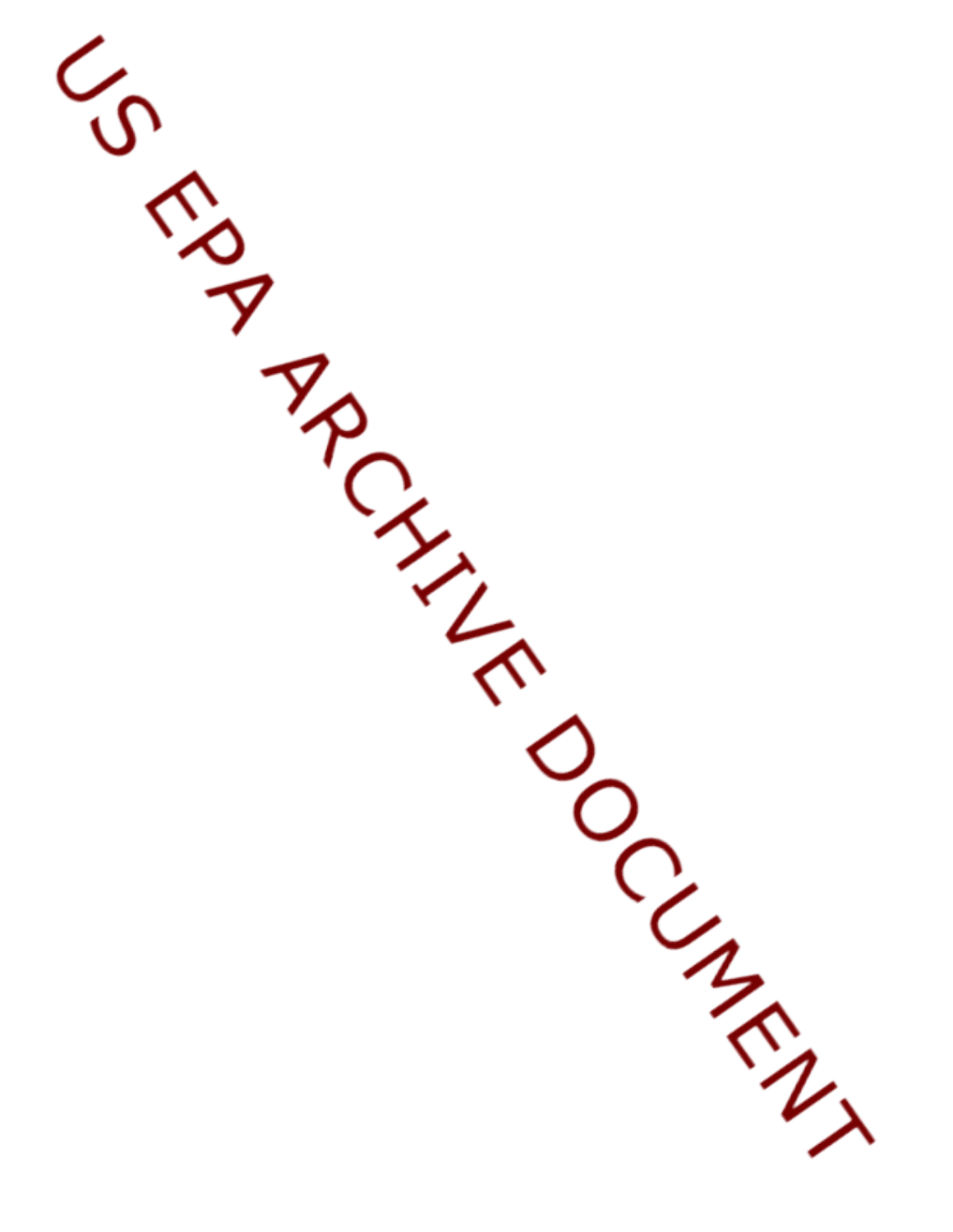

# **Environmental Technology Verification Program** Advanced Monitoring Systems Center

Test/QA Plan for Verification of Continuous Emission Monitors for Ammonia at a Coal-Fired Facility

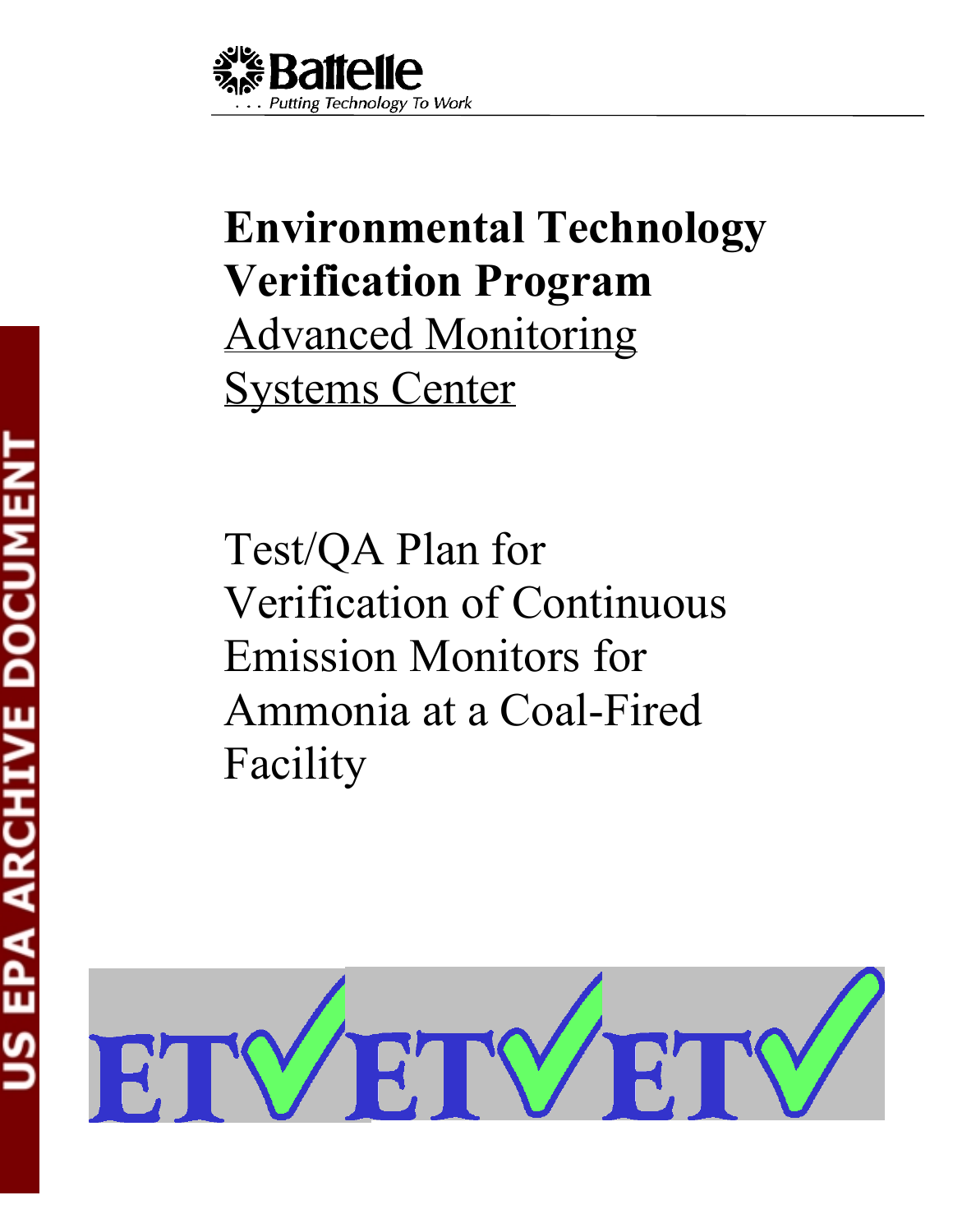# **TEST/QA PLAN**

# **FOR**

# **VERIFICATION OF CONTINUOUS EMISSION MONITORS FOR AMMONIA AT A COAL-FIRED FACILITY**

**June 2003**

**Prepared by**

**Battelle 505 King Avenue Columbus, OH 43201-2693**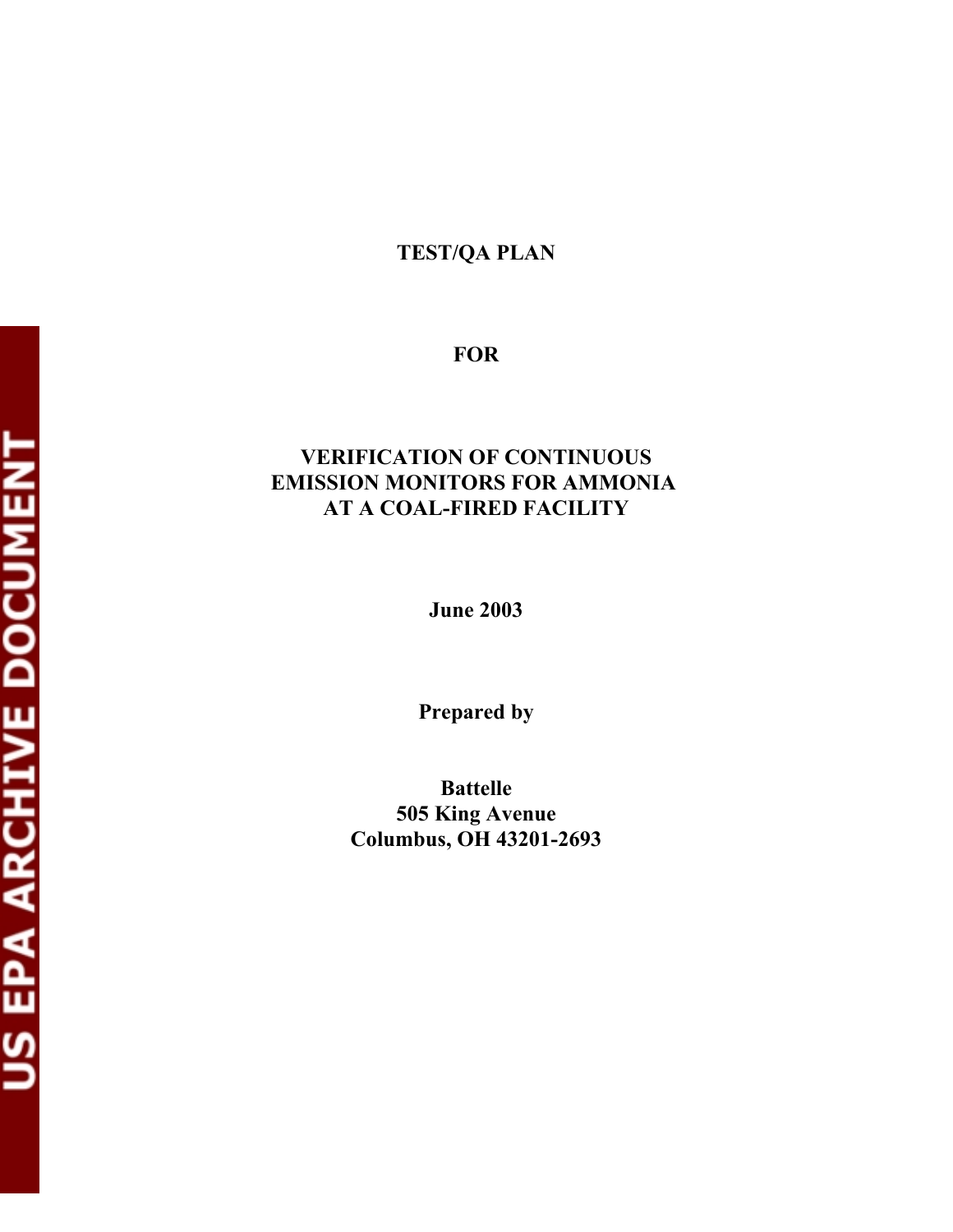# **TABLE OF CONTENTS**

| Page |
|------|
|      |
|      |
|      |
|      |
|      |
|      |
|      |
|      |
|      |
|      |
|      |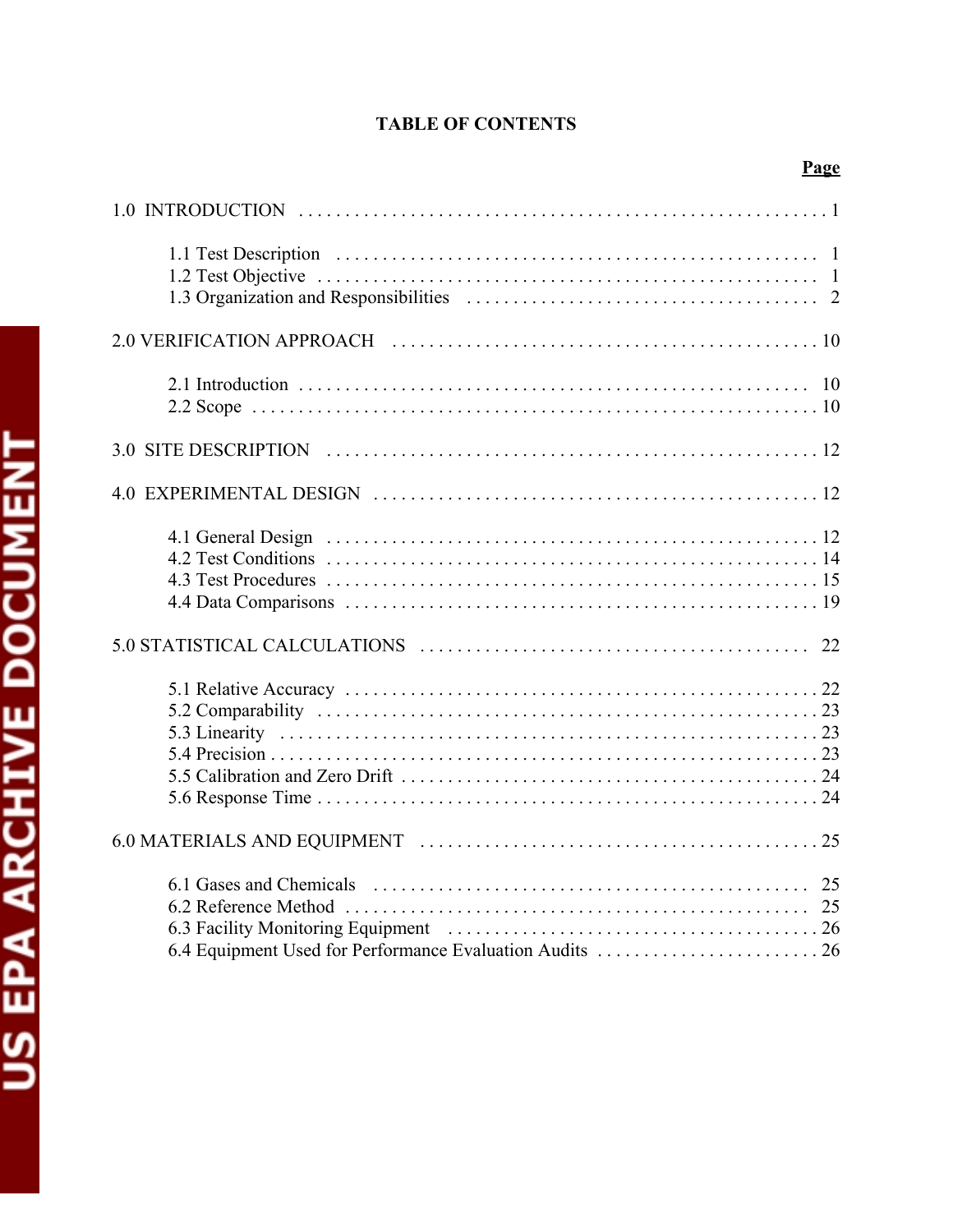# **TABLE OF CONTENTS (Continued)**

# **Tables**

| Table 4-1. Summary of Flue Gas Parameters or Constituent Concentrations       |  |
|-------------------------------------------------------------------------------|--|
| Table 4-2. Summary of Data to be Obtained in Ammonia CEM Verification Test 20 |  |

# **Figure**s

|--|--|--|--|--|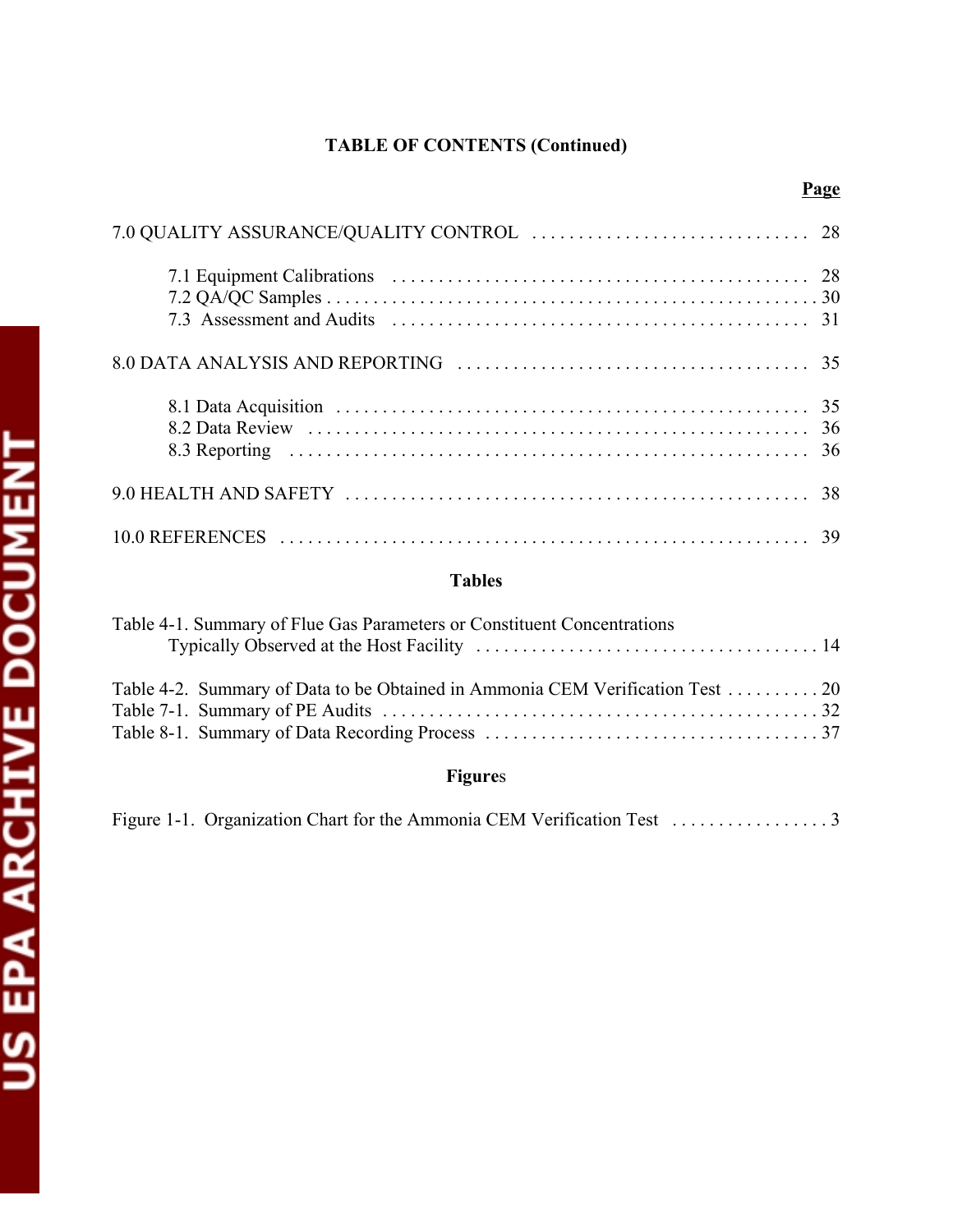# ETV Advanced Monitoring Systems Center

# Test/QA Plan for Verification of Continuous Emission Monitors for Ammonia at a Coal-Fired Facility

Version 1.0

June 25, 2003

APPROVAL:

| Name    |  |  |
|---------|--|--|
| Company |  |  |
| Date    |  |  |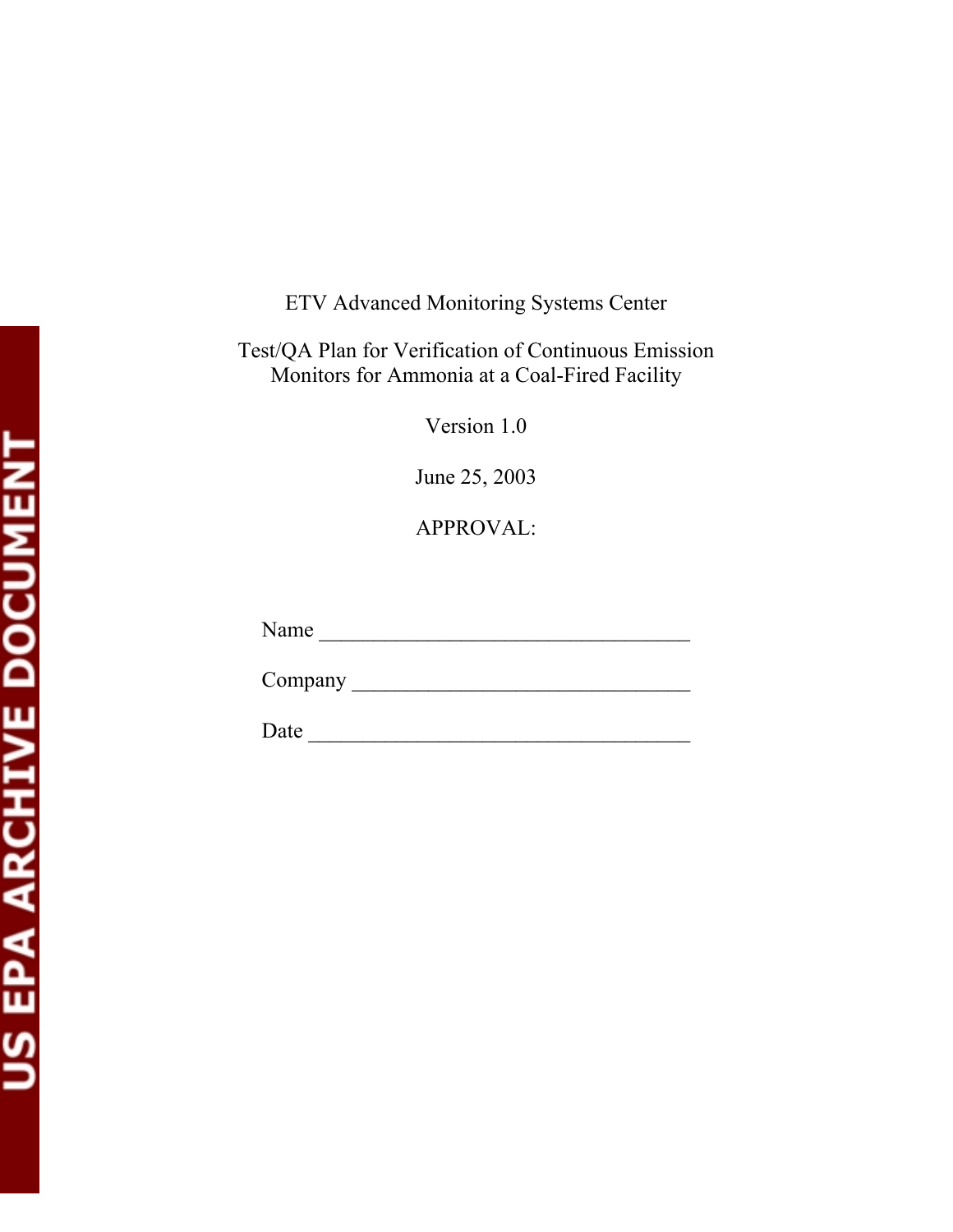# **DISTRIBUTION LIST**

Mr. Robert Fuerst U.S. Environmental Protection Agency-HEADS National Exposure Research Laboratory D-205-05 EPA Mailroom Research Triangle Park, NC 27711

Ms. Elizabeth A. Betz U.S. Environmental Protection Agency-HEADS National Exposure Research Laboratory E-205-01 EPA Mailroom Research Triangle Park, NC 27711

Mr. James Fletcher American Electric Power Company 1 Riverside Plaza Columbus, Ohio 43215-2373

Mr. Charles Dene EPRI 3412 Hillview Avenue Palo Alto, CA 93404-1395

Mr. Jan Grimbrandt Siemens Laser Analytics Box 5065, SE-402 22 Gööteborg, Sweden

Mr. Paul Stenberg Opsis, Inc. 1165 Lindavista Drive Suite 112 San Marcos, CA 92069 Karen Riggs Amy Dindal Ken Cowen Zachary Willenberg Battelle 505 King Avenue Columbus, OH 43201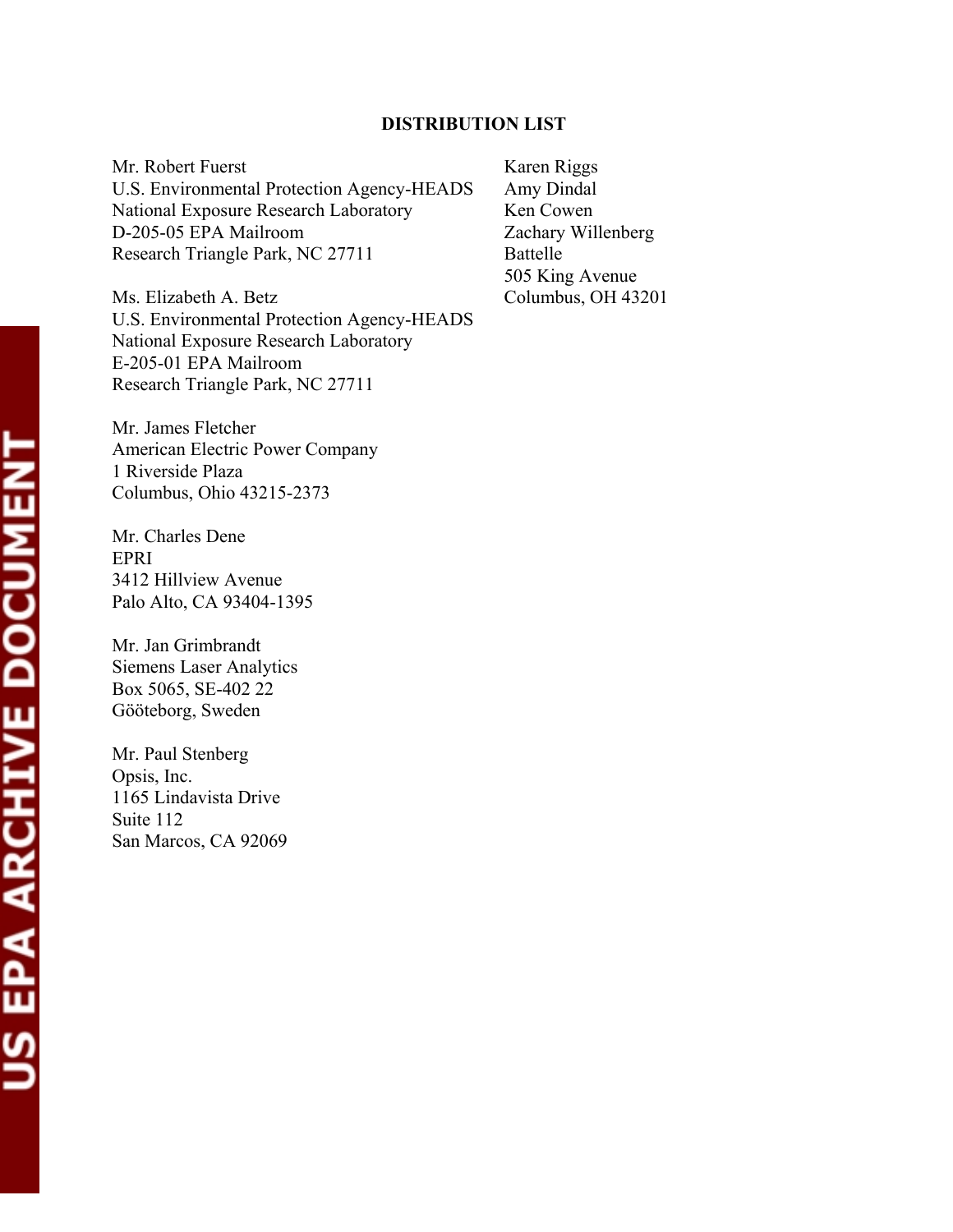#### **1.0 INTRODUCTION**

#### **1.1 Test Description**

This test/quality assurance (QA) plan provides procedures for a verification test of continuous emission monitors (CEMs) used to measure gaseous ammonia in source emissions. The verification test will be conducted under the auspices of the U.S. Environmental Protection Agency's (EPA) Environmental Technology Verification (ETV) program. The purpose of ETV is to provide objective and quality assured performance data on environmental technologies, so that users, developers, regulators, and consultants have an independent and credible assessment of what they are buying and permitting.

The verification test will be performed by Battelle, of Columbus, OH, which is EPA's partner for the ETV Advanced Monitoring Systems (AMS) Center. The scope of the AMS Center covers verification of monitoring methods for contaminants and natural species in air, water, and soil. In performing the verification test, Battelle will follow procedures specified in this test/QA plan, and will comply with quality requirements in the "Quality Management Plan for the ETV Advanced Monitoring Systems Center" (QMP).<sup>(1)</sup>

# **1.2 Test Objective**

The objective of the verification test is to verify the performance of commercial ammonia CEMs, by comparison to reference ammonia measurements, and by challenges with ammonia standard gases, under normal operating conditions in a full-scale coal-fired power plant utilizing a Selective Catalytic Reduction (SCR)  $NO<sub>x</sub>$  control technology.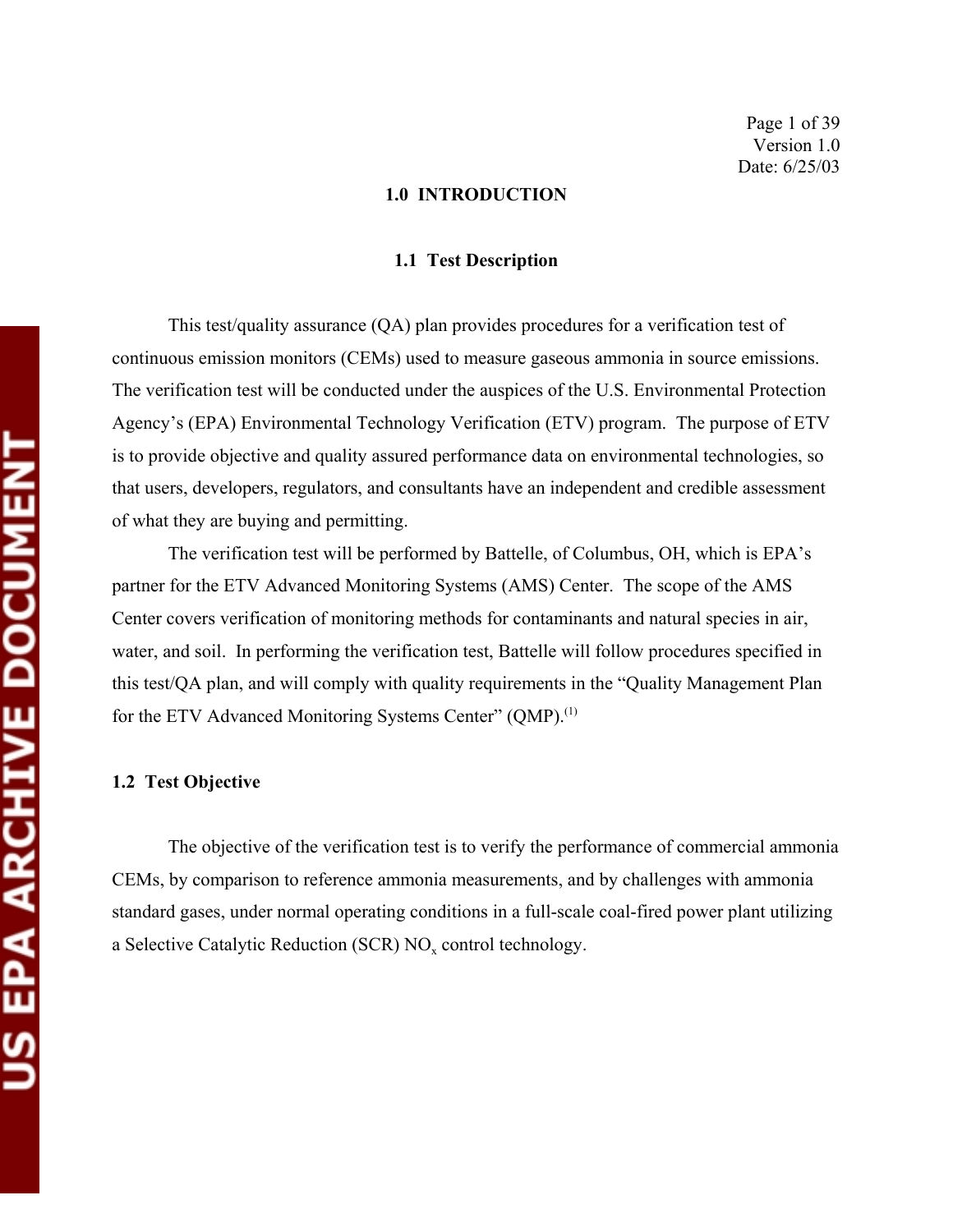## **1.3 Organization and Responsibilities**

The verification test will be performed by Battelle in cooperation with EPA, the vendors who will be having their CEMs verified, American Electric Power (AEP), and the Electric Power Research Institute (EPRI). The organization chart in Figure 1-1 shows the individuals from Battelle, the vendor companies, EPA, AEP, and EPRI who will have responsibilities in the verification test. The specific responsibilities of these individuals and organizations are detailed in the following paragraphs.

## **1.3.1 Battelle**

Dr. Kenneth Cowen is the AMS Center's Verification Test Coordinator for this test. In this role, Dr. Cowen will have overall responsibility for ensuring that the technical, schedule, and cost goals established for the verification test are met. More specifically, Dr. Cowen will:

- Coordinate Battelle, contractor, host site, EPRI, and vendor staff to conduct the verification test
- Guide the Battelle/contractor/vendor team in performing the verification test in accordance with this test/QA plan
- Have overall responsibility for ensuring that this test/QA plan is followed
- Prepare the draft test/QA plan, verification reports, and verification statements
- Revise the draft test/QA plan, verification reports, and verification statements in response to reviewers' comments
- Respond to any issues raised in assessment reports and audits, including instituting corrective action as necessary
- Serve as the primary point of contact for vendor representatives
- Coordinate distribution of final test/QA plan, verification reports, and statements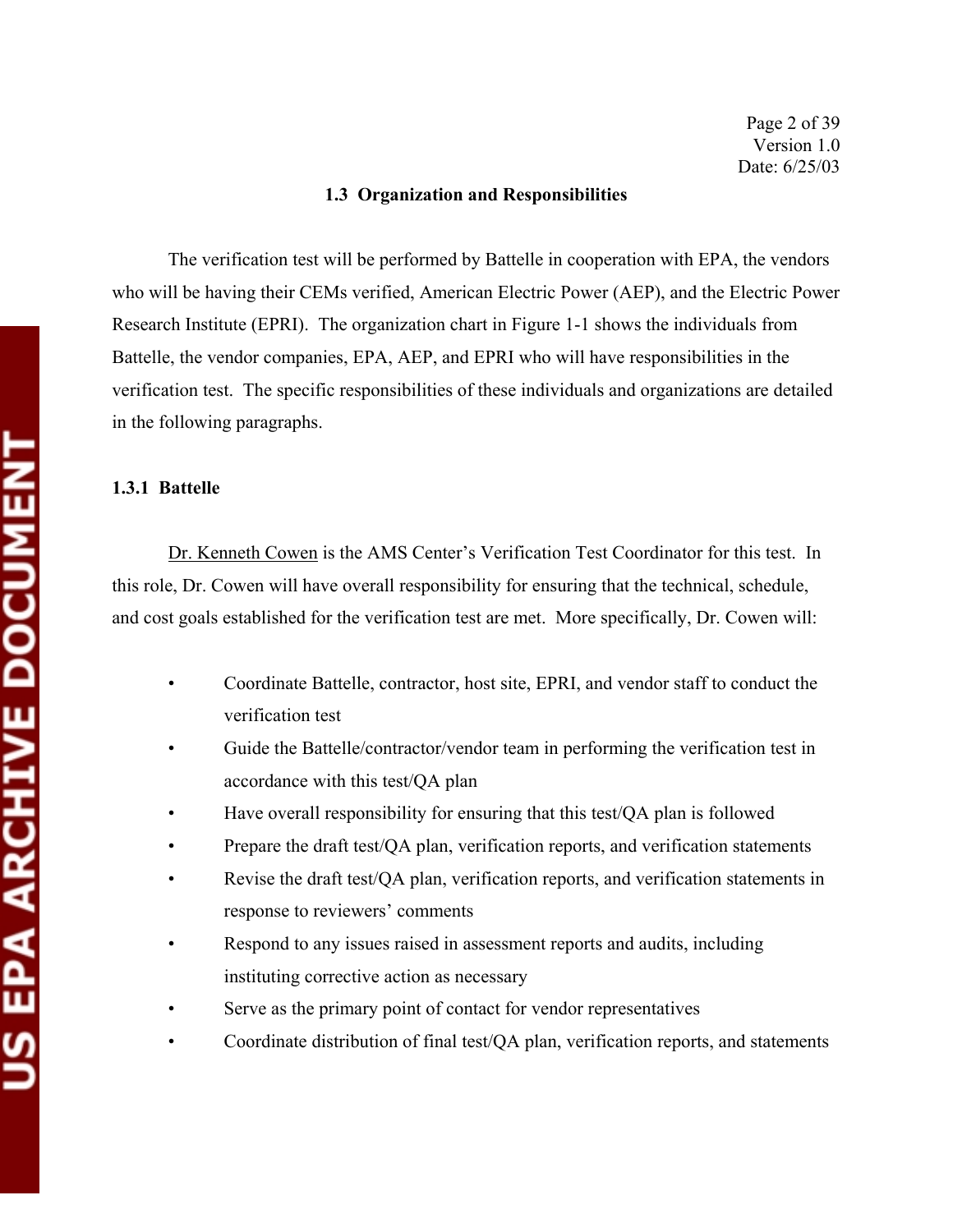Page 3 of 39 Version 1.0 Date: 6/25/03



**Figure 1-1. Organizational Chart of Ammonia CEM Verification Test**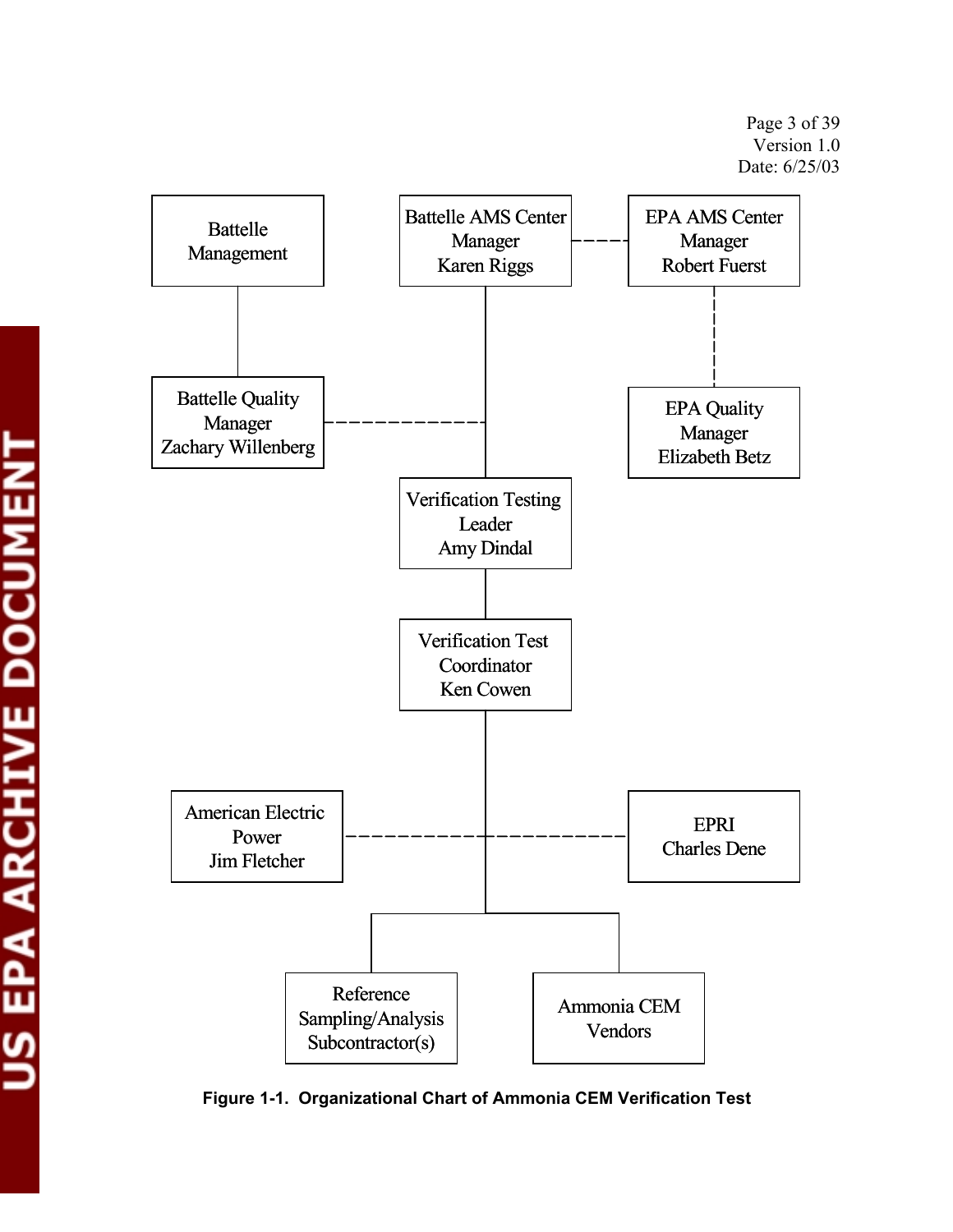- Establish a budget for the verification test and monitor the effort to ensure that budget is not exceeded
- Ensure that confidentiality of vendor information is maintained.

Ms. Amy Dindal is a Verification Testing Leader for the AMS Center. As such, Ms. Dindal will provide technical guidance and oversee the various stages of verification testing. She will:

- Support Dr. Cowen in preparing the test/QA plan and organizing the testing
- Review the draft test/QA plan
- Review the draft verification reports and statements.

Ms. Karen Riggs is Battelle's AMS Center manager. As such, Ms. Riggs will:

- Review the draft test/QA plan
- Review the draft verification reports and statements
- Ensure that necessary Battelle resources, including staff and facilities, are committed to the verification test
- Ensure that vendor confidentiality is maintained
- Support Dr. Cowen in responding to any issues raised in assessment reports and audits
- Maintain communication with EPA's technical and quality managers
- Facilitate a stop work order if Battelle or EPA QA staff discovers adverse findings.

Mr. Zachary Willenberg is Battelle's Quality Manager for the AMS Center. As such, Mr. Willenberg will:

Review the draft test/QA plan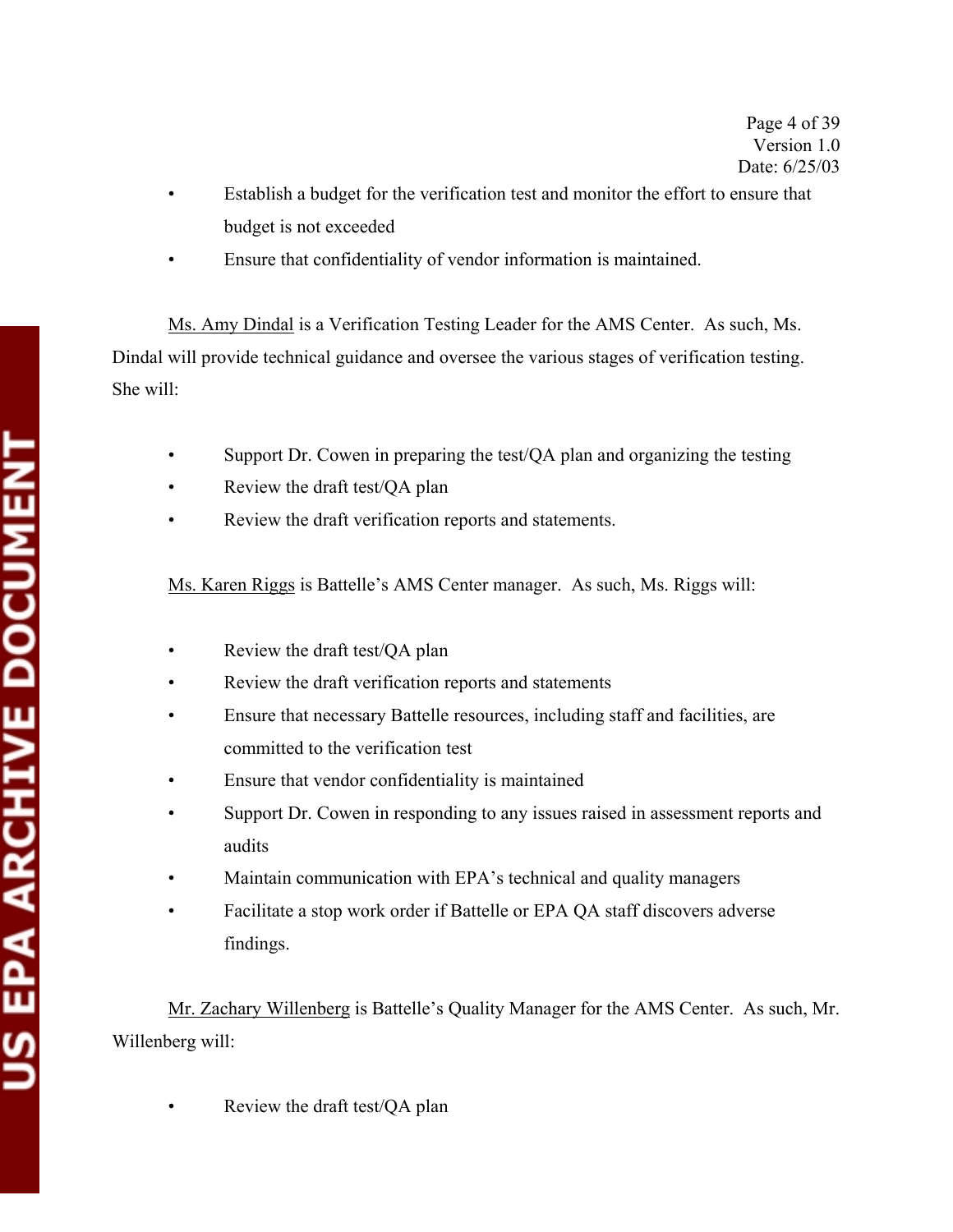- Conduct quality review of procedures/documentation provided by the sampling/analysis contractor
- Conduct a technical systems audit once during the verification test
- Review results of performance evaluation audit(s) specified in this test/QA plan
- Audit at least 10% of the verification data
- Prepare and distribute an assessment report for each audit
- Verify implementation of any necessary corrective action
- Issue a stop work order if internal audits indicate that data quality is being compromised; notify Battelle's AMS Center Manager if such an order is issued
- Provide a summary of the QA/QC activities and results for the verification reports
- Review the draft verification reports and statements
- Ensure that all quality procedures specified in this test/QA plan and in the  $QMP^{(1)}$ are followed.

Battelle testing staff will support Dr. Cowen in planning and conducting the verification test. These staff will:

- Assist in planning for the test, and making arrangements for the installation of the CEMs
- Assist vendors and test facility staff as needed during the CEM installation and verification testing
- Assure that test procedures and data acquisition are conducted according to this test/QA plan
- Contribute to the planning of statistical treatment of the CEMs data as needed
- Perform statistical calculations specified in this test/QA plan on the analyzer data as needed
- Provide results of statistical calculations and associated discussion for the verification reports as needed
- Support Dr. Cowen in responding to any issues raised in assessment reports and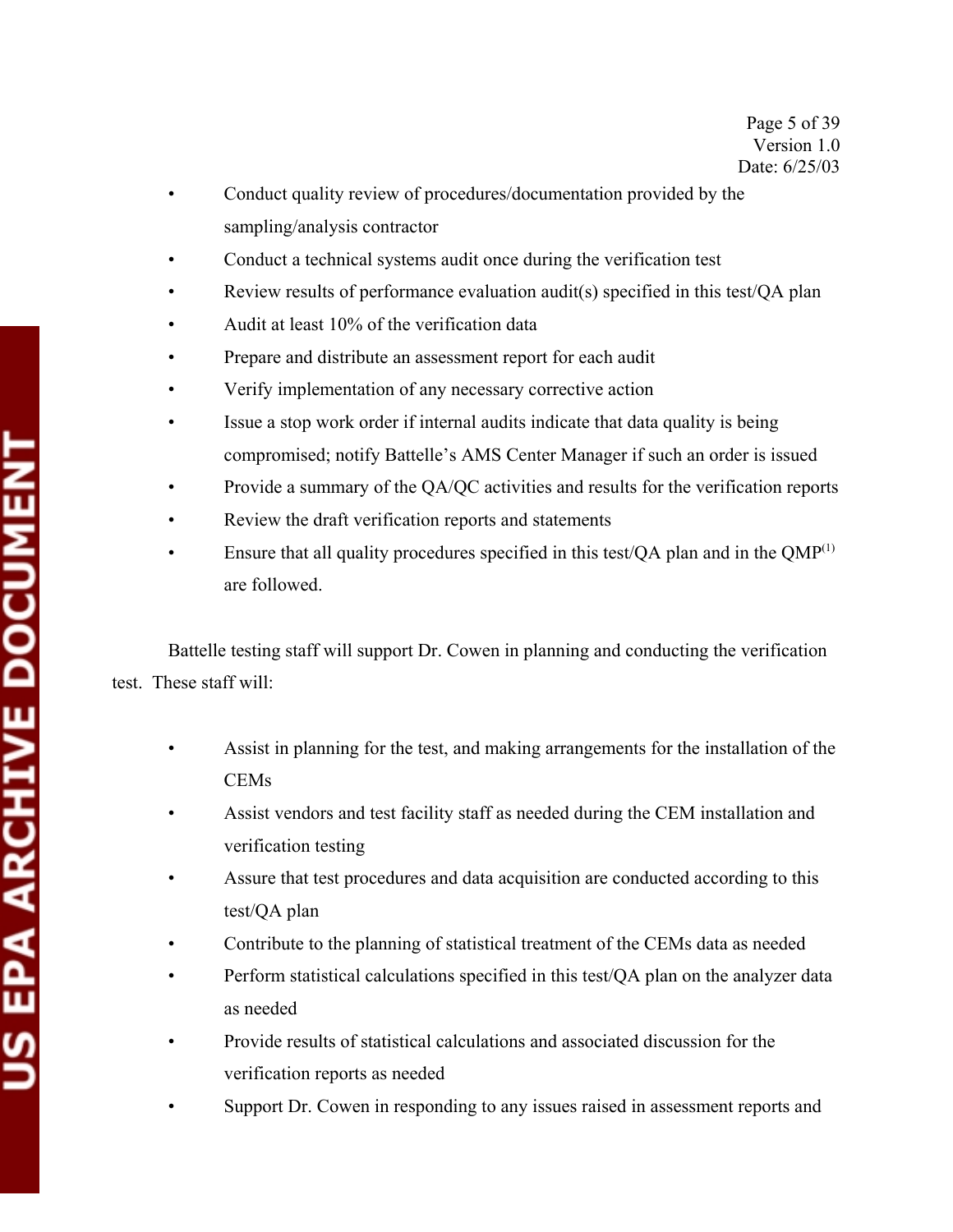audits related to statistics and data reduction as needed.

# **1.3.2 Vendors**

Vendor representatives will:

- Review the draft test/QA plan
- Approve the final test/QA plan
- Provide an ammonia CEM for the duration of the verification test
- Commit or train a technical person to operate, maintain, and repair the CEM throughout the verification test
- Participate in verification testing, including providing data acquisition for their CEMs
- Provide to Battelle staff the data from their CEM at the conclusion of each test day
- Review their respective draft verification report and verification statement.

# **1.3.3 EPA**

EPA's responsibilities in the AMS Center are based on the requirements stated in the "Environmental Technology Verification Program Quality Management Plan" (ETV QMP).<sup>(2)</sup> The roles of specific EPA staff under the ETV QMP are as follows:

Ms. Elizabeth Betz is EPA's AMS Quality Manager. For the verification test, Ms. Betz will:

- Review the draft test/QA plan
- Perform, at her option, one external technical systems audit during the verification test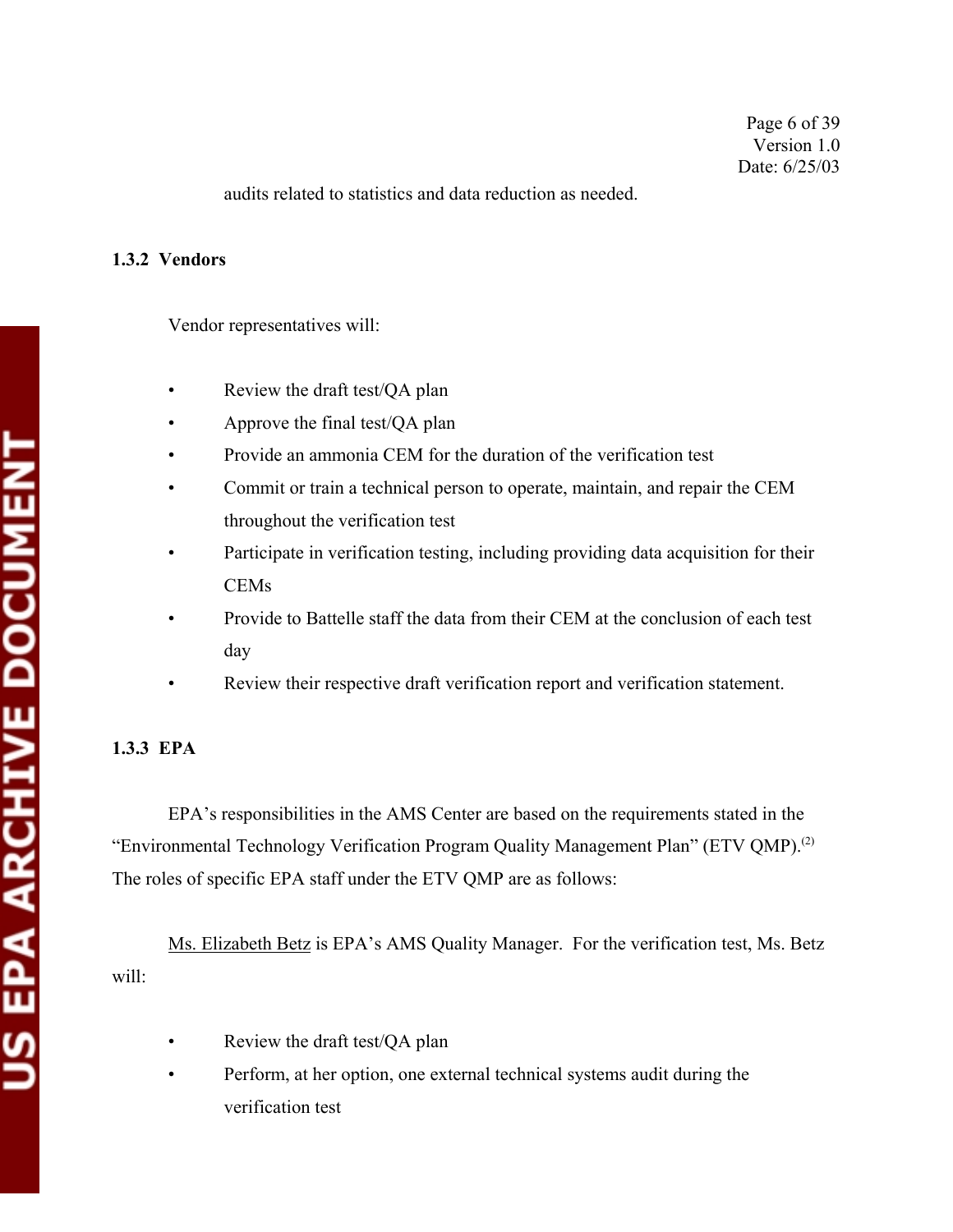- Notify the Battelle AMS Center Manager to facilitate a stop work order if an external audit indicates that data quality is being compromised
- Prepare and distribute an assessment report summarizing the results of the external audit, if one is performed
- Review the draft verification reports and statements.

Mr. Robert Fuerst is EPA's AMS Center Manager. As such, Mr. Fuerst will:

- Review the draft test/QA plan
- Approve the final test/QA plan
- Notify the Battelle AMS Center Manager to facilitate a stop work order if the external audit indicates that data quality is being compromised
- Review the draft verification reports and statements
- Oversee the EPA review process on the verification reports and statements
- Coordinate the submission of verification reports and statements for final EPA approval.

# **1.3.4 Host Facility**

This verification test will be conducted in collaboration with American Electric Power, who will provide a host facility for the test. The responsibilities of AEP and its on-site contractor are:

- Coordinate the operation of the host facility for the purposes of ETV testing
- Coordinate the installation of vendors' equipment at the host facility
- Communicate needs for safety and other training of staff working at the host facility
- Contribute to the development of the draft test/QA plan
- Review the draft test/QA plan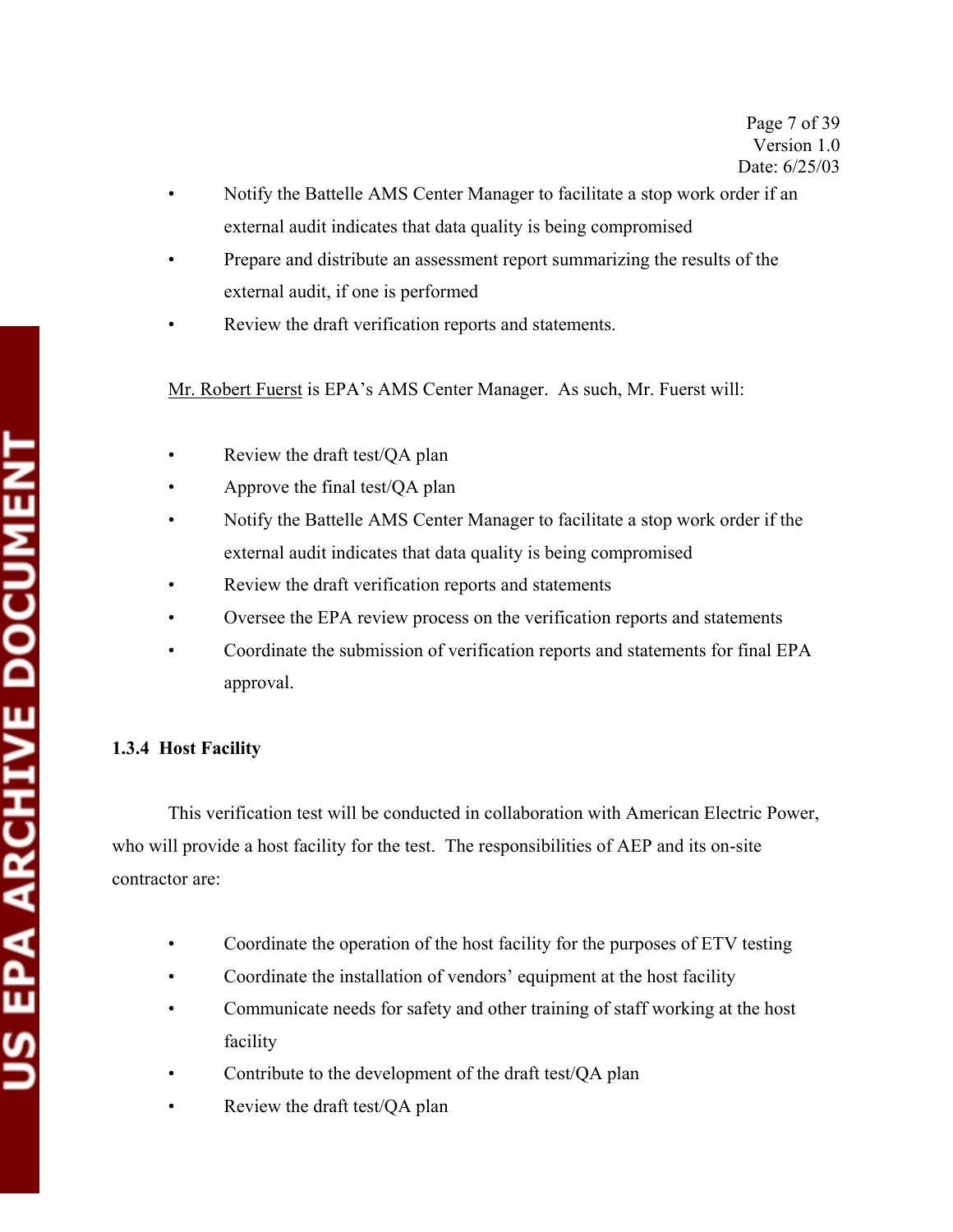- Provide on-site staff to assist during testing
- Provide calibrated facility monitoring equipment (Sections 6.3 and 7.11)
- Provide data on facility operations during testing, for the verification reports
- Provide input in responding to any issues raised in assessment reports and audits related to facility operations
- Review draft verification reports and statements

# **1.3.5 Reference Sampling/Analysis Subcontractor(s)**

Reference method sampling for ammonia will be conducted by one or more subcontractors to Battelle. Analysis of the collected samples will be conducted by Battelle or one or more subcontractors to Battelle. Such subcontractors may include organizations responsible for operation of the host facility. The responsibilities of such subcontractors are:

- Review the draft test/QA plan
- Adhere to the quality requirements in this test/ $QA$  plan
- Assemble trained technical staff to conduct reference method sampling for the verification test
- Oversee and conduct laboratory analysis of the reference method samples as appropriate
- Report reference method analytical and quality assurance results to Battelle in an agreed-upon format
- Support Dr. Cowen in responding to any issues raised in assessment reports and audits related to reference method sampling and analysis.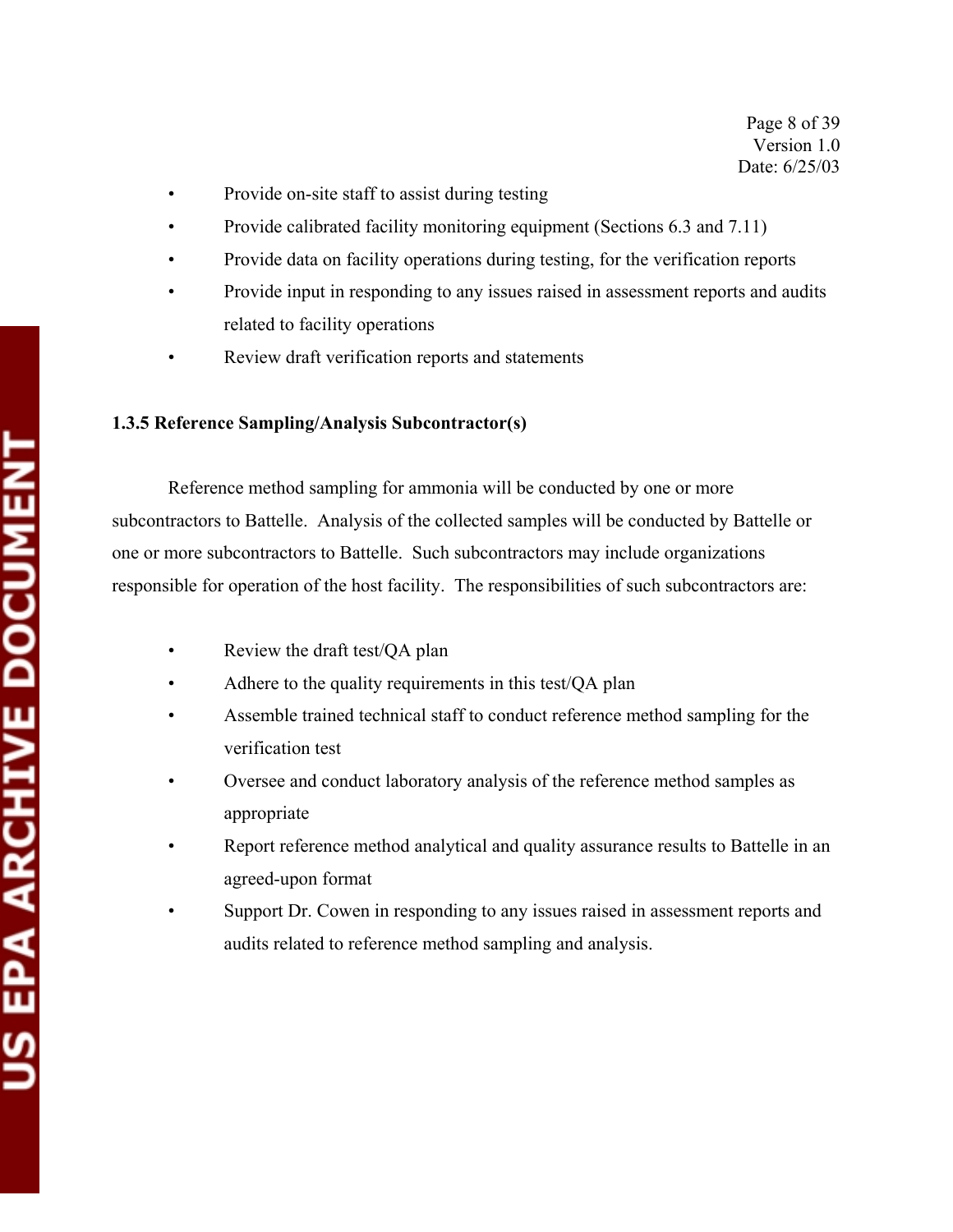EPRI is providing co-funding for this verification test. EPRI's activities will also include:

- Review the draft test/QA plan
- Provide input on the schedule and procedures for reference method sampling and analysis
- Review the reference method data
- Review the draft verification reports and statements.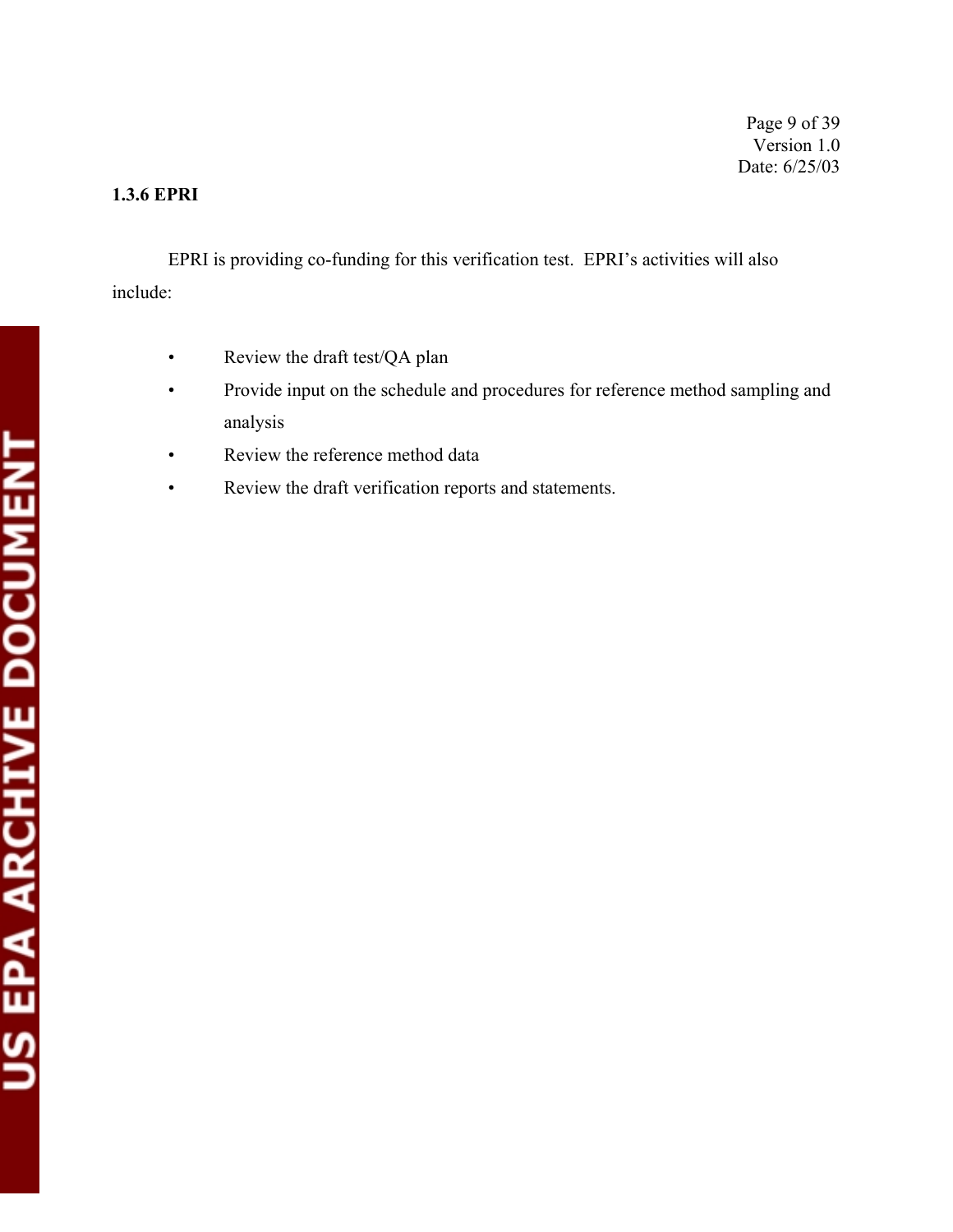#### **2.0 VERIFICATION APPROACH**

#### **2.1 Introduction**

This test/QA plan is applicable to the verification testing of commercial CEMs for determining gaseous ammonia in combustion source emissions. This plan is specific for measurement of ammonia from a full-scale coal-fired power plant employing  $SCR NO<sub>x</sub>$  control technology.

The CEMs to be tested in this verification test are based on various technologies including tunable diode lasers and differential chemiluminescence NOx measurement. These technologies can be employed either in an extractive mode to remove flue gas from the duct, with a flow-through insertion probe to measure a small sample volume in-situ, or in a cross-stack mode to measure average concentrations across the width of the duct.

## **2.2 Scope**

The overall objective of the verification test described in this plan is to provide quantitative verification of the performance of the ammonia CEMs in realistic test conditions. This verification test evaluates the performance of new CEMs, installed in an operational fullscale facility, over a relatively short test period, in the hands of vendor staff skilled in their operation, or on-site support staff who have been trained by the vendors.

The performance parameters that are addressed by this test/QA plan include:

- **Accuracy**
- **Comparability**
- **Linearity**
- **Precision**
- Calibration drift
- Zero drift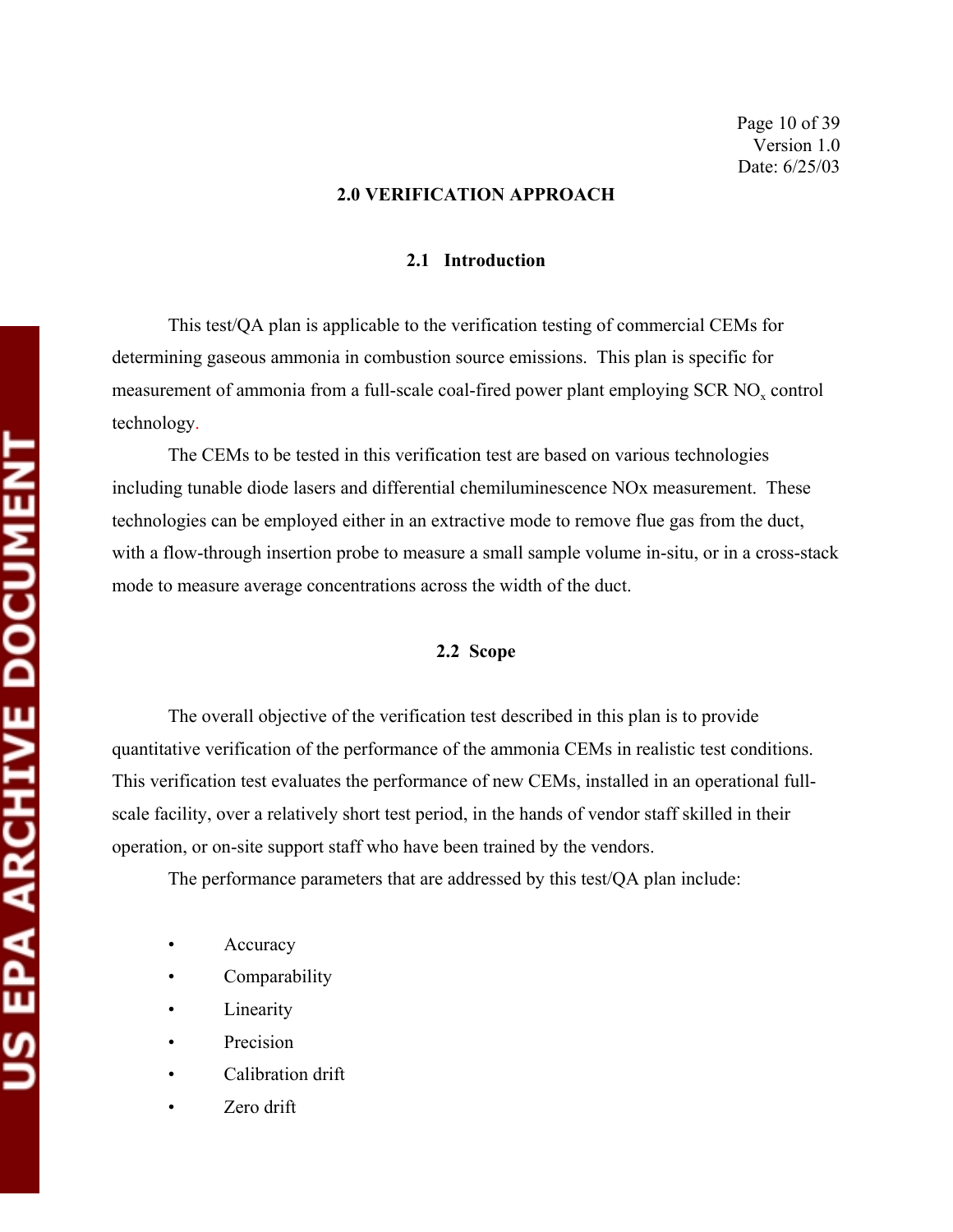- Response time
- Ease of use
- **Completeness**

Accuracy will be assessed for the CEMs being verified by determining the degree of agreement with known concentrations of compressed ammonia gas standards. Comparability will be assessed through the degree of agreement with a reference method. Precision will be assessed in terms of the repeatability of the ammonia measurements under stable test conditions. Calibration drift, zero drift, linearity, and response time will be assessed using commercial compressed gas standards of ammonia.

This verification test will be conducted concurrently for all CEMs being verified, and will occur over a period of approximately five weeks. The performance of the CEMs over that period will be assessed and reported. It is beyond the scope of this verification test to simulate the aging and exposures that may affect a CEM during routine long-term use. It must be noted that long-term performance may be different from that observed in the testing described here. However, the effort spent in installing and maintaining each CEM will be documented and used to assess ease of use. The amount of time each CEM is operational and maintenance activities performed over the verification test period will be recorded and reported, to help assess data completeness.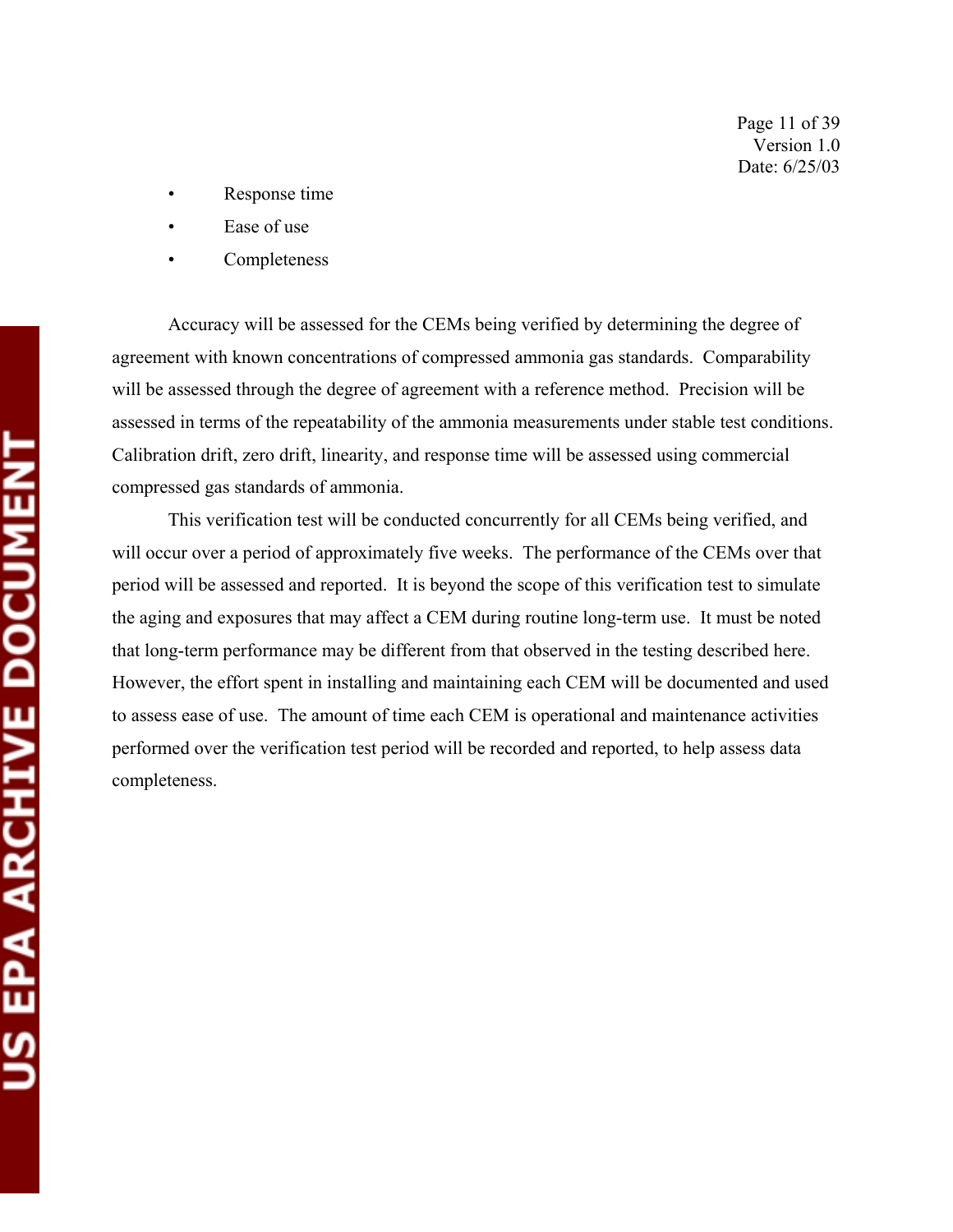#### **3.0 SITE DESCRIPTION**

This verification test will be conducted at AEP's Mountaineer Plant which is a coal-fired power plant located in New Haven, West Virginia. The CEMs to be tested will be installed at the exit of the air SCR and upstream of the air heater. At the testing location the duct dimensions are approximately 20 feet by 40 feet. Access to the flue gas for the CEMs and for wet chemical reference sampling will be available through ports in the duct at the testing location. Appropriate ports will be available for those CEMs requiring cross-duct access. The ammonia concentration in the duct will be mapped either prior to or after testing to assess the degree of stratification. Adjustments to the measured concentrations will be made based on the results of this mapping. During the test period, the boiler and SCR are scheduled to operate continuously.

## **4.0 EXPERIMENTAL DESIGN**

#### **4.1 General Design**

The verification test described in this test/QA plan will be conducted over a period of approximately five weeks. A window of approximately two weeks prior to testing will be available for installing the commercial CEMs at the facility, and conducting a shakedown run of all the CEMs before the verification test begins.

The installation/shakedown period is scheduled for approximately June 30 - July 11, 2003. The five weeks of testing will follow immediately after the setup/shakedown period. Testing will not begin until all of the reference method equipment is ready and the facilities are operating normally. Similarly, it is desirable that all the commercial CEMs be fully operational to participate in the verification test. However, to avoid delaying the start of the testing, it will be required that all participating CEMs arrive at the facility, and be ready to begin testing on July 14, or when the facility itself is fully ready, whichever is later. CEMs which are not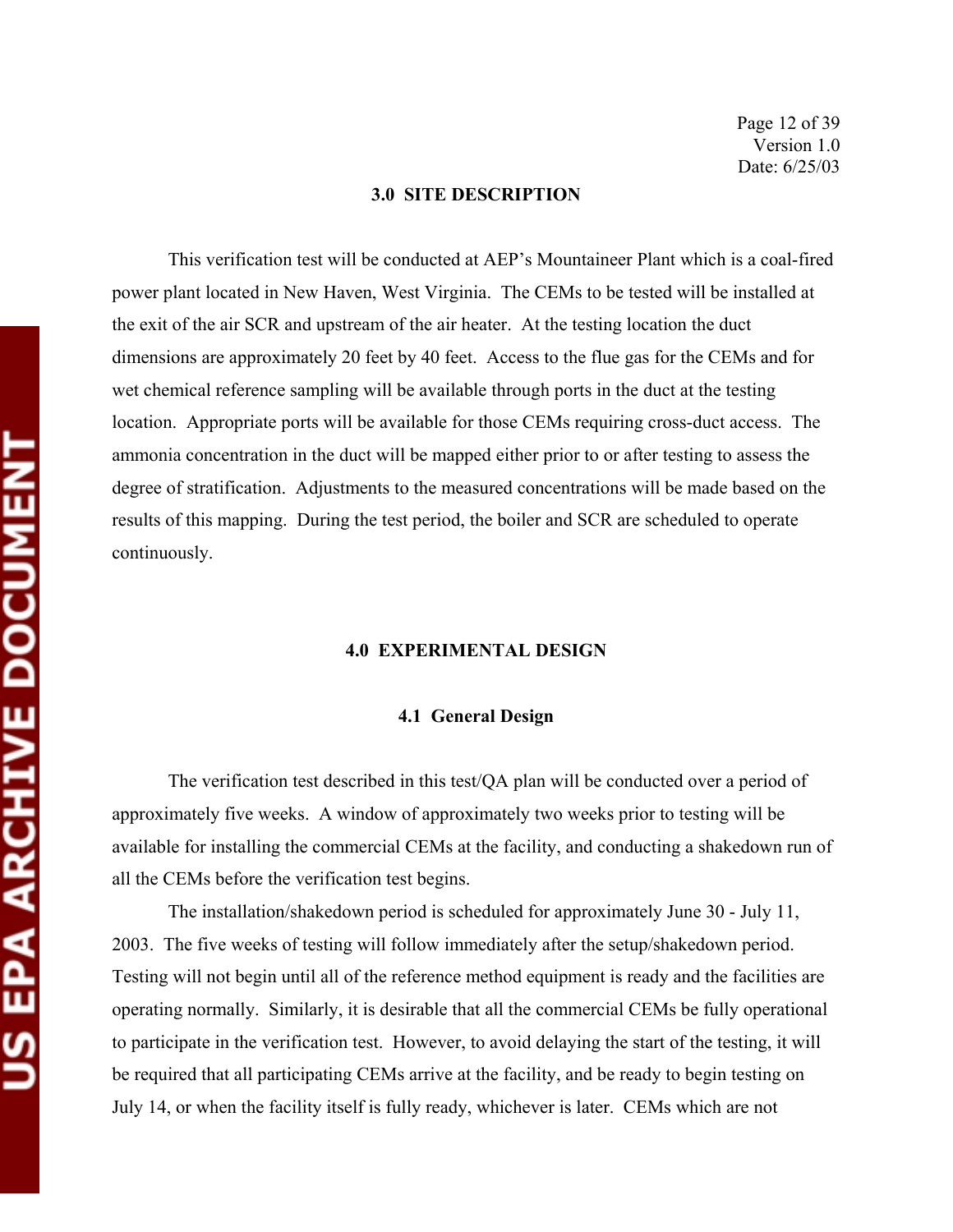Page 13 of 39 Version 1.0 Date: 6/25/03

operational at that time may join the testing process if they come on-line before the fifth day of testing.

The ammonia CEM testing will involve continuous monitoring of ammonia by the CEMs over the entire test period with reference method sampling conducted on each weekday during the first and fifth weeks of the test period. On each day of reference method sampling, duplicate reference method samples will be collected over each of three different sampling periods. The average CEM readings during these periods will be used for comparisons with the ammonia concentrations measured from the reference method samples. During each day of reference method sampling, a zero and span check will be conducted on the CEMs by challenging each with zero air and an ammonia gas standard. These zero/span checks will be used to assess drift of the CEMs during the test period.

During the third week of testing, each of the CEMs will independently be challenged with a series of runs involving dynamic spiking of compressed ammonia gas standards. The results of these runs will be used to assess accuracy of the CEMs as well as the linearity in instrument response.

Throughout the verification test, each CEM undergoing testing will be operated by the CEM vendor's own staff or by on-site staff trained by the vendor. However, the intent of the testing is for the CEM to operate continuously in a manner simulating operation at a combustion facility. **As a result, once the verification test has begun, no adjustment or recalibration will be performed, other than what would be conducted automatically by the CEM in normal unattended operation.** Repair or maintenance procedures may be carried out at any time, but testing will not be interrupted, and data completeness will be reduced if such activities prevent collection of CEM data required for verification.

The procedures of this verification test are described in more detail in the subsequent sections.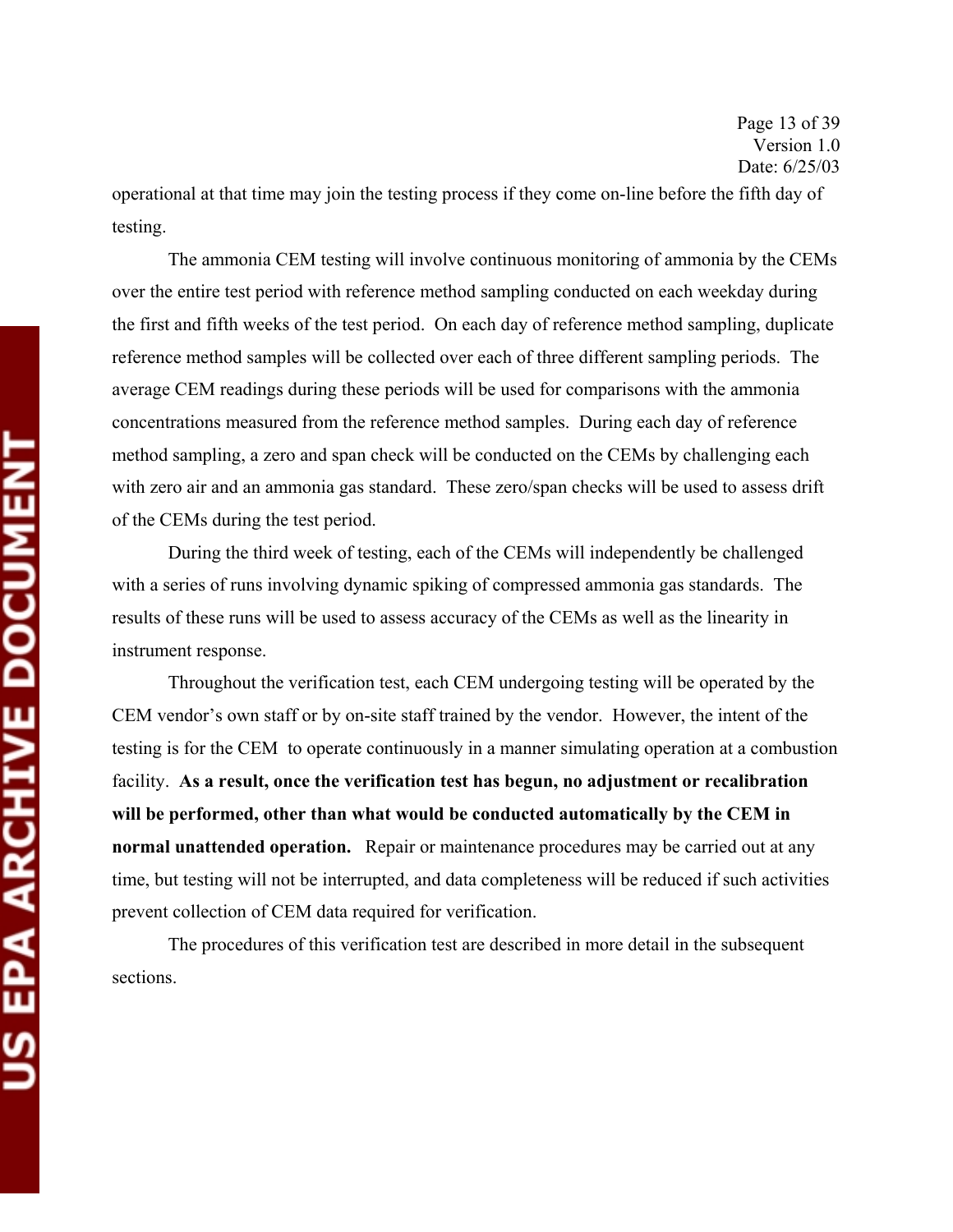#### **4.2 Test Conditions**

Table 4-1 shows the approximate levels of ammonia and other constituents that are typical of the flue gas stream at the host facility. Actual concentrations of these parameters and gaseous constituents during the testing period will be measured by the host facility's routine monitoring systems, or by the subcontractor conducting the reference method sampling. In all cases when reference method sampling is being conducted, the fuel loading and ammonia injection rate will be held as constant as possible throughout the entire sampling period (e.g., fuel loading rate within  $\pm 10\%$ , and ammonia injection rate within  $\pm 10\%$ ). The intent of this approach is to allow comparisons of CEM data to reference method data under constant conditions. It is expected that during normal operation, the ammonia concentrations in the flue gas will be at or below 2 ppmv, and during dynamic spiking the range of concentrations will be changed to be between approximately 0 and 10 ppmv.

| <b>Parameter/Constituent</b> | <b>Typical Conc. or Range</b>     |
|------------------------------|-----------------------------------|
| NH <sub>3</sub>              | $1 - 2$ ppmv                      |
| <b>NO<sub>x</sub></b>        | 37 ppmy                           |
| SO <sub>2</sub>              | 540 ppmv                          |
| O <sub>2</sub>               | $\sim 3.8\%$                      |
| Dust loading                 | 4.3 grains/dscf                   |
| H <sub>2</sub> 0             | $\sim 8\%$                        |
| CO <sub>2</sub>              | $\sim 15\%$                       |
| Temperature                  | Typically $600-650$ up to $750$ F |

| Table 4-1. Summary of Flue Gas Parameters or Constituent      |
|---------------------------------------------------------------|
| <b>Concentrations Typically Observed at the Host Facility</b> |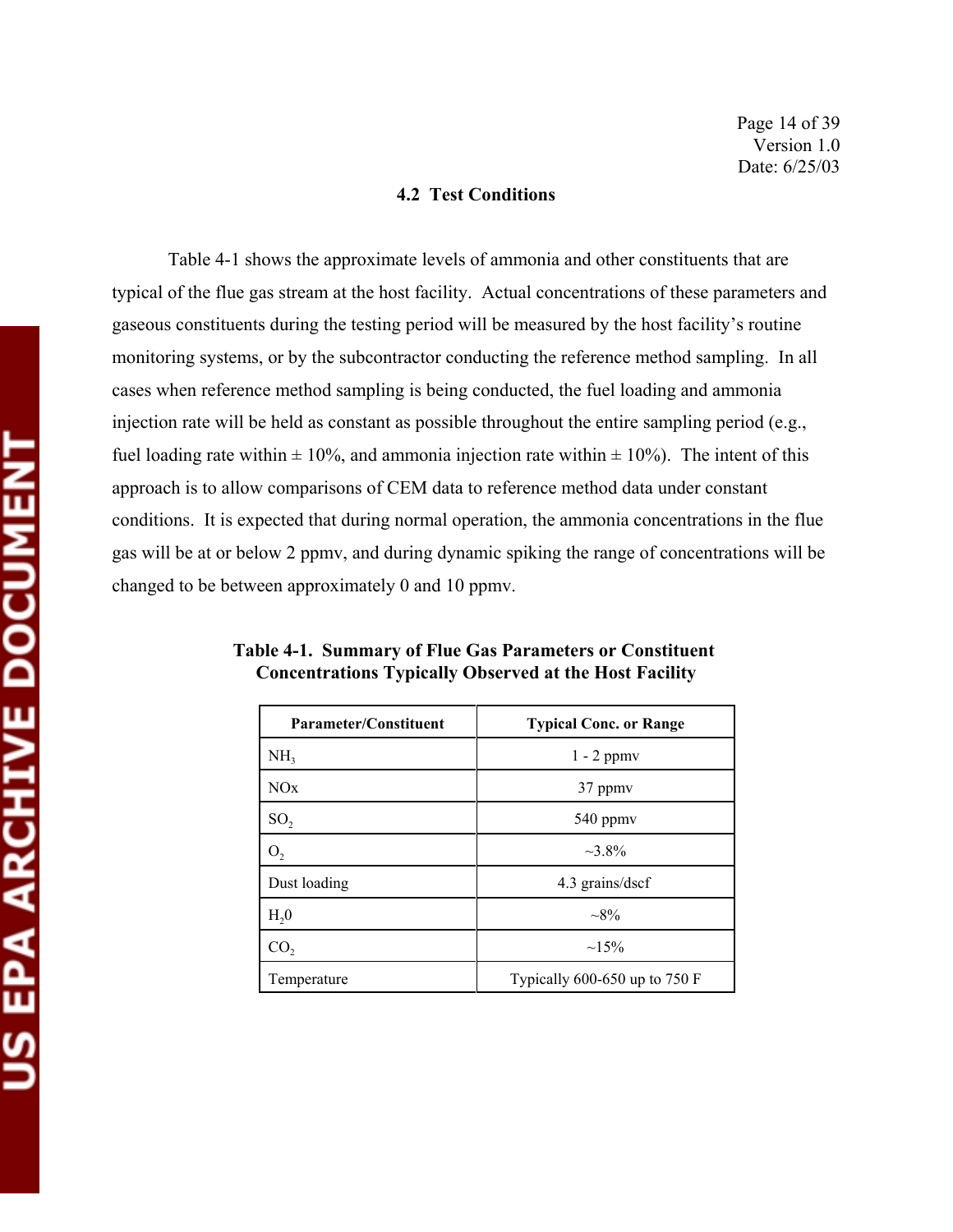#### **4.3 Test Procedures**

The CEMs undergoing verification will be installed between the exit of the SCR and the inlet of the air heaters. Ports for the reference method sampling will be located on the same duct with the CEMs as close as possible to the sampling locations of the CEMs. The sampling ports will be assigned so that no CEM is affected by the operation of any other CEM or by the reference method sampling. In-situ CEMs should be installed with either an in-line gas cell, or an external gas cell that can be used for calibration and dynamic spiking purposes. Likewise the extractive systems should be installed with a means of spiking compressed gas into the sampling probe upstream of the in-line filter.

At either the beginning or the end of each test day during the first and fifth weeks of testing, the CEMs undergoing testing will be supplied (one at a time) with zero gas and then with a commercial compressed gas standard containing ammonia. The order in which the CEMs are to be tested will be varied, as will the time of day during which the CEMs are challenged. After reaching equilibrium, the response to each gas will be recorded for use in assessing the zero and calibration drift of the CEMs.

 During the second and fourth weeks of the test, the CEMs will continue to operate continuously, though no zero/span checks or reference sampling will take place.

## **4.3.1 Reference Method**

During testing, wet chemical reference samples will be collected during the first and fifth weeks. Verification will include comparisons of the CEM results with those from a timeintegrated EPA Conditional Test Method for measurement of ammonia in flue gas  $(CTM027)^{(4)}$ . The conditional test method is similar to a draft ASTM method<sup> $(5)$ </sup> for measurement of ammonia, which is designed specifically for the measurement of low levels of ammonia, typical of slip concentrations from SCR applications. There are however some notable differences between the two methods. The primary difference between the two methods involves the sample analysis rather than the sample collection. The draft ASTM method<sup> $(5)$ </sup> calls for analysis by ion selective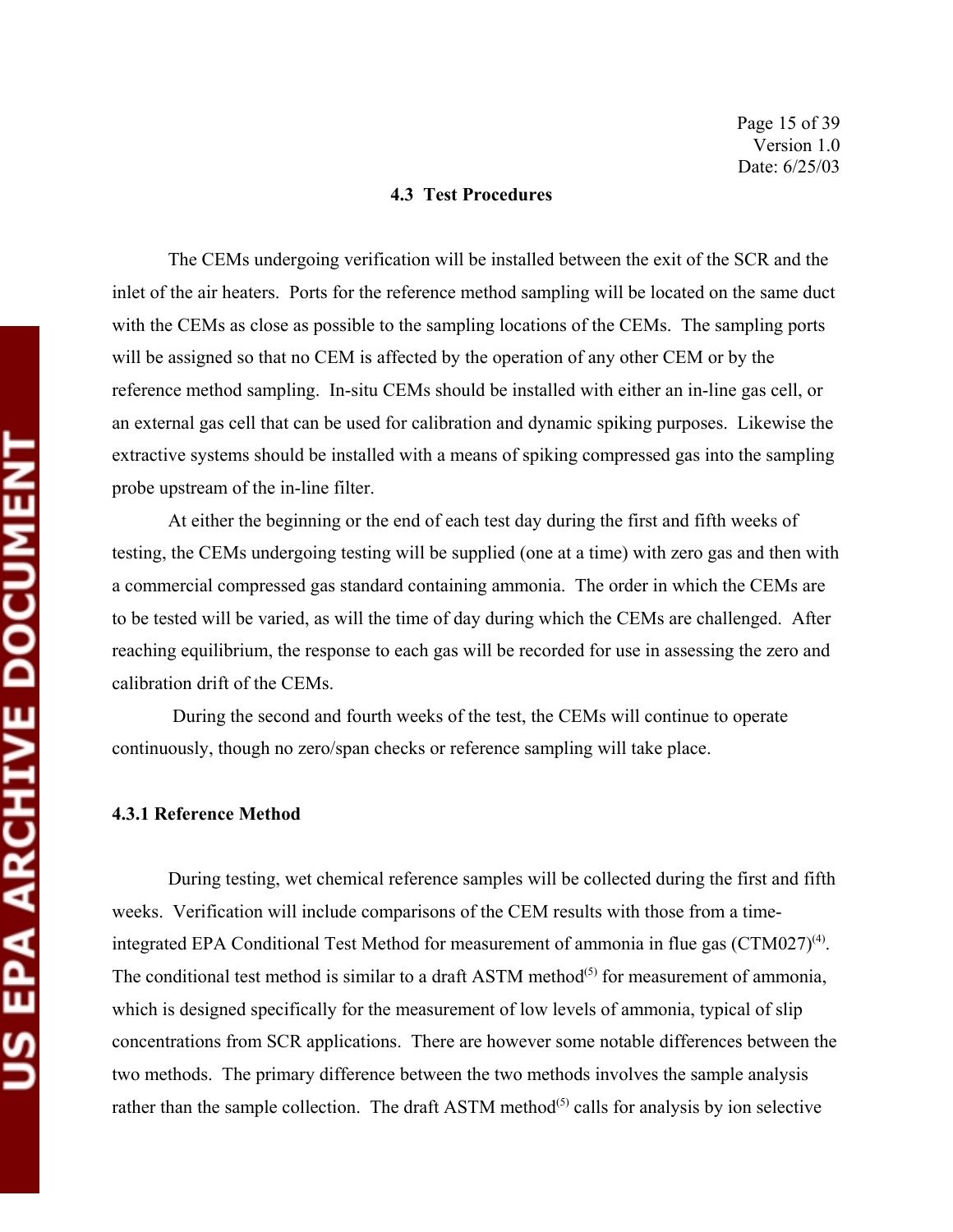electrode (ISE) whereas the EPA method<sup> $(4)$ </sup> calls for analysis by ion chromatography (IC). Other differences between the draft ASTM method and the EPA CTM027 include different concentrations and volumes of the  $H_2SO_4$  solution in impingers 1 and 2 of the sampling train. The draft ASTM method calls for a smaller volume of a more dilute acid solution. This is more appropriate than the levels recommended in the EPA CTM027 method for the measurement of low levels of ammonia, so the ASTM levels will be used in the EPA CTM027 method for this verification test.

During verification testing, reference sampling will be conducted simultaneously with two trains co-located with the CEMs being tested. The sampling duration for each run will typically be between 30 and 60 minutes. Thus each of the three reference sampling periods during a test day will provide two reference ammonia samples for comparison to the CEM data. Unique sample identification numbers will be implemented so that final data used for verification can be traced back through the analytical process to the original sample. Field blank samples will also be recovered from one blank sampling train on each of three days during each week that reference method samples are collected. Before sample recovery, that blank train will be transported to the sampling location. Care will be taken that the blank train is selected at random from the prepared trains, so that different trains are used as the blank on different days. Additionally, on each of three days during each week of reference sampling, one sample train will be spiked with ammonia solution to serve as a field spike sample.

Samples will be recovered from the reference method trains within two hours of sample collection, and each of the reference samples will be split into two portions with one portion analyzed on-site by the draft ASTM method<sup>(5)</sup> using an ISE (e.g., Thermo-Orion  $NH_3/NH_4^+$  gas sensing electrode, or similar), and the second portion analyzed in the laboratory by the EPA CTM027<sup>(4)</sup> using an IC (e.g., Dionex Model 2120, or similar). The ISE analysis will be conducted within two hours of sample recovery by Battelle or subcontractor staff, using available on-site facilities. The front and back impingers will be analyzed separately on-site by ISE. If no breakthrough has occurred, the solutions will be combined for IC analysis. The results of the on-site by ISE will not be used for verification of the CEMS. Rather they will be used to assess the ammonia levels being sampled and to ensure that the reference sampling is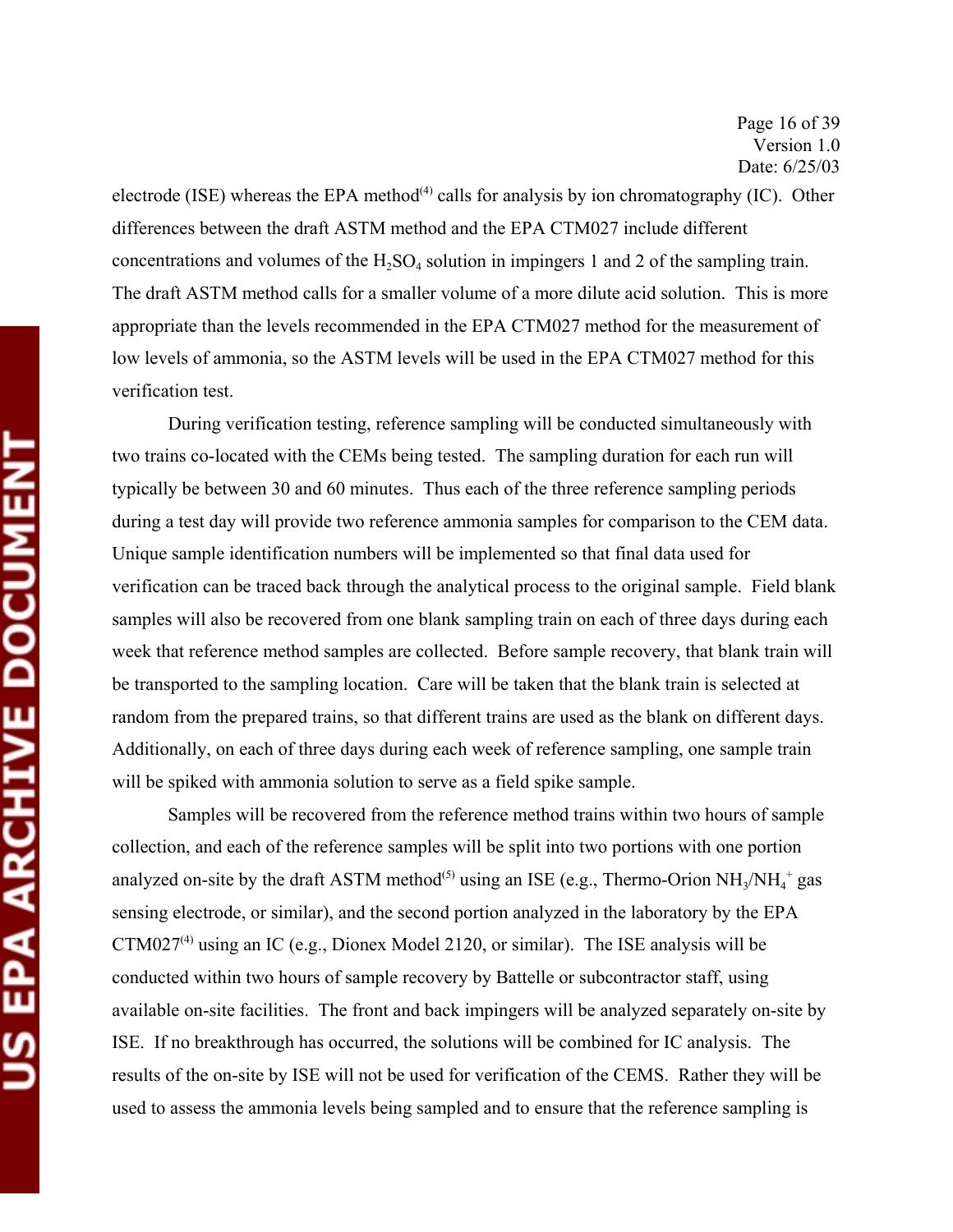being performed properly. Samples for IC analysis will be stored at  $4^{\circ}C \pm 2^{\circ}C$  (not frozen) until shipment to the analytical laboratory and will be shipped on blue ice to the analytical laboratory within one week of sample collection. After receipt at the laboratory, the samples will be stored at  $4^{\circ}\text{C} \pm 2^{\circ}\text{C}$  until analysis, and will be analyzed within two weeks of receipt. Just prior to IC analysis the samples will be removed from refrigerated storage and allowed to slowly warm to room temperature.

At the ammonia concentrations to be used in this verification, it is expected from previous results<sup>6</sup> that the precision of duplicate reference method results will be within about 35 percent relative percent difference. It is expected that day-to-day reproducibility of ammonia levels in the facility will also be within that range. Thus, during normal operation it is expected that the ammonia levels will be consistent to  $\pm$  35% throughout each week of testing. As a result, the entire set of reference method results, not merely those from a single test day, will be considered in screening for reference data quality. The reference method results will be reviewed before verification comparisons are made, to identify individual statistical outliers from the full set of reference method results. That is, the reference method results will be screened for two factors:

- Precision of results from co-located sampling trains
- Consistency of results with previous and later results at the respective sampling location

Identification of outliers will be based on basic statistical tests such as a t-test comparison of means, or a Q-test evaluation of divergent results. In any case where rejection of a reference result is suggested, effort will be made to find an assignable cause for the divergent result. Reference method results which are identified as statistical outliers on any of these criteria will be reported, but will not be used for verification. The intent of this approach is to provide a valid set of reference data for verification purposes, while also illustrating the degree of variability of the reference methods.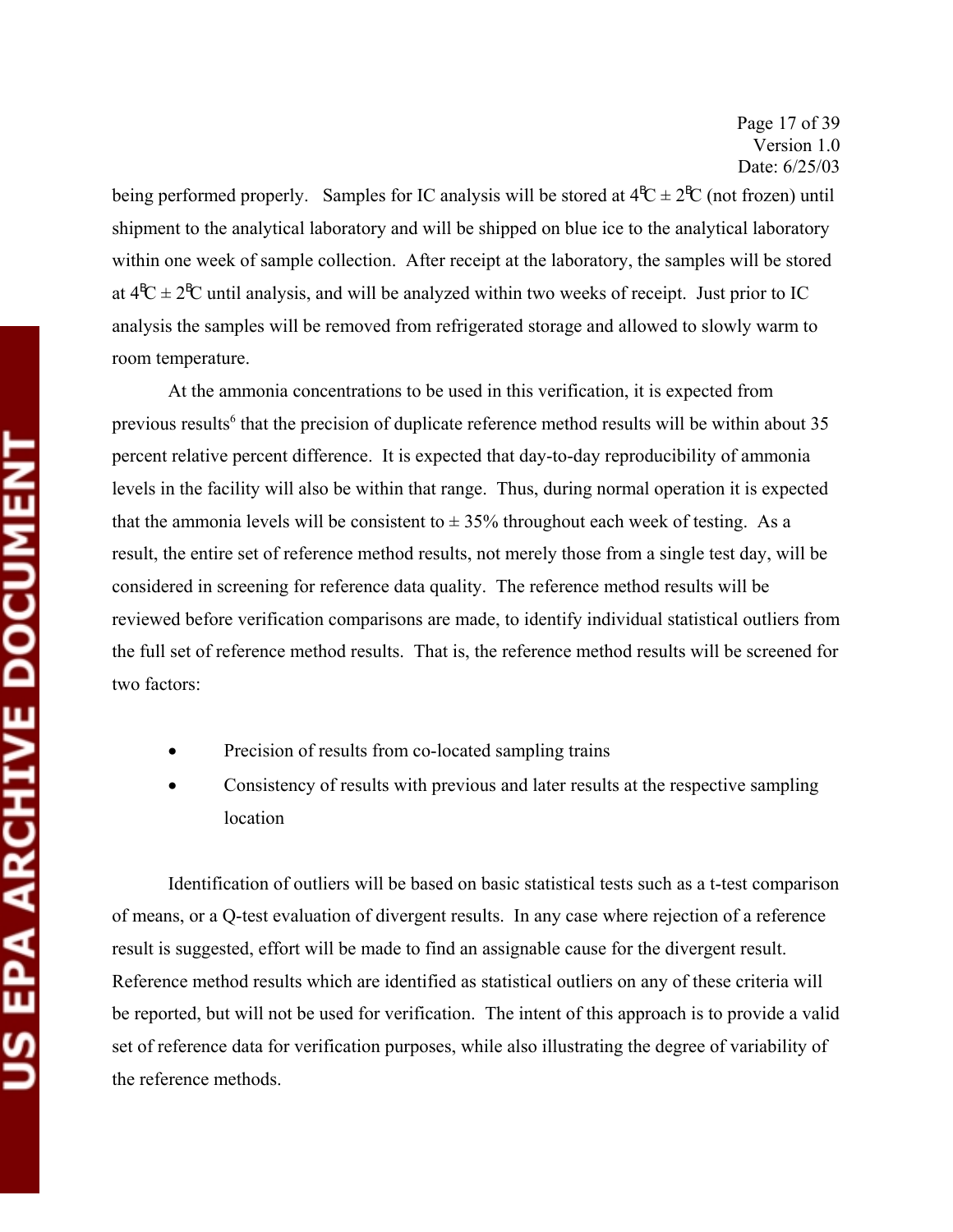## **4.3.2 Dynamic Spiking**

During the third week of testing, each of the CEMs will be challenged with a series of dynamic spiking runs. During these runs the ammonia concentrations will be increased by approximately 2, 5, and 8 ppmv above the flue gas concentration. At each spike concentration, a series of runs will be conducted including 12 spiked and 12 unspiked sample measurements. These measurements will be performed by sampling pairs of spiked samples, followed by sampling pairs of unspiked samples. Prior to measurement, each CEM will be readied by purging the gas cell (for in-situ analyzers) with at least 10 volumes of zero air or by purging the sampling probe (for extractive CEMs) with at least 10 volumes of sample gas. After this purging is completed, a standard ammonia gas mixture will be introduced, at a measured flow rate, to the gas cell (for in-situ analyzers), or to the sampling probe (for extractive CEMs). The CEM readings of the spiked sample will be recorded after at least 10 volumes of gas have passed through the gas cell or sampling probe. A second spiked sample will be measured after at least five volumes of gas have passed through the sample cell or sampling probe after the measurement of the first spiked sample. After the second spiked sample is measured, a pair of unspiked samples will be measured following the same procedure as the spiked samples with the exception that zero air will be substituted for the ammonia spike gas. The procedures for the collection of the spiked and unspiked samples will be conducted a total of six times at each of the spike concentrations to obtain 12 spiked and 12 unspiked samples at each concentration.

For the in-situ CEMs, these dynamic spiking runs will be conducted by flowing compressed ammonia gas standards into the in-line or external gas cell to achieve the desired ammonia concentrations. The ammonia and the zero air will be supplied as described above or until the CEM readings reach equilibrium, at which point the measured concentration and the spike gas flow rate will be recorded. The volume/length of the gas cell, the optical pathlength, and the known concentration of the gas standard will be used to calculate the theoretical increase in cross-stack concentration introduced during the run.

For the extractive CEMs, the dynamic spiking will be conducted by injecting ammonia gas into the probe tip upstream of the particulate filter such that the ammonia passes through as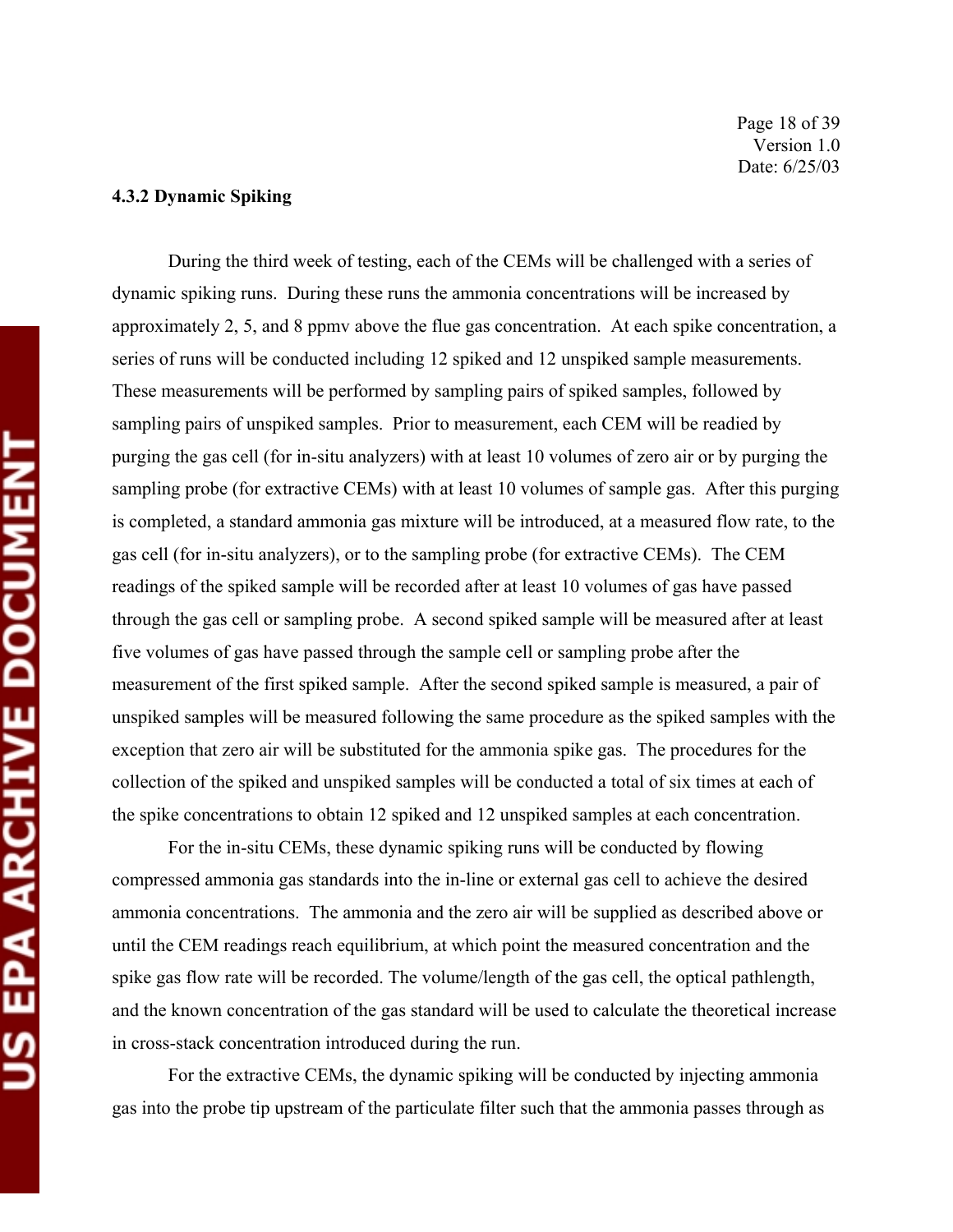much of the sampling system as possible. The ammonia gas standard should mix with the flue gas at a ratio of approximately 1 part spike gas to 9 parts flue gas or more dilute. The flow rate of the compressed gas and the dilution ratio of the spike gas will be used in calculate the theoretical increase in concentration introduced during the spiking.

#### **4.4 Data Comparisons**

This section describes how the reference and CEM data will be used and compared to quantify the performance of the CEMs. Table 4-2 summarizes the data that will be used for the verification comparisons.

The results of the dynamic spiking will be used to assess accuracy of the CEM results relative to calculated ammonia concentrations determined from the spike gas concentration and flow rate. For each spiking run, the difference between the ammonia concentration measured by the CEM and the calculated ammonia concentration from spiking will be determined. The differences will be used to assess accuracy of the CEM results as described in Section 5.1.

For comparison to the reference method results, the measurements from each of the CEMs will be separately averaged over each of the individual reference sampling periods. Comparability with the reference method will be assessed by comparing the averaged CEM results during the reference sampling periods with the reference results from the respective periods as described in Section 5.2. A total of 30 ammonia reference sampling runs is planned in the verification test (15 during each of the first and fifth weeks of testing), with two reference method sampling trains operating simultaneously in each sampling run. Thus a total of 60 reference samples will be used to evaluate comparability of the CEMs relative to the reference method.

Linearity of the CEM response will be assessed from the dynamic spiking results. The measured ammonia concentrations and the calculated ammonia concentrations will be used to assess linearity in the range from the background concentration to approximately 8 ppmv above background. A total of 72 data points (36 background and 12 each at 2, 5, and 8 ppmv above background) will be used for this assessment.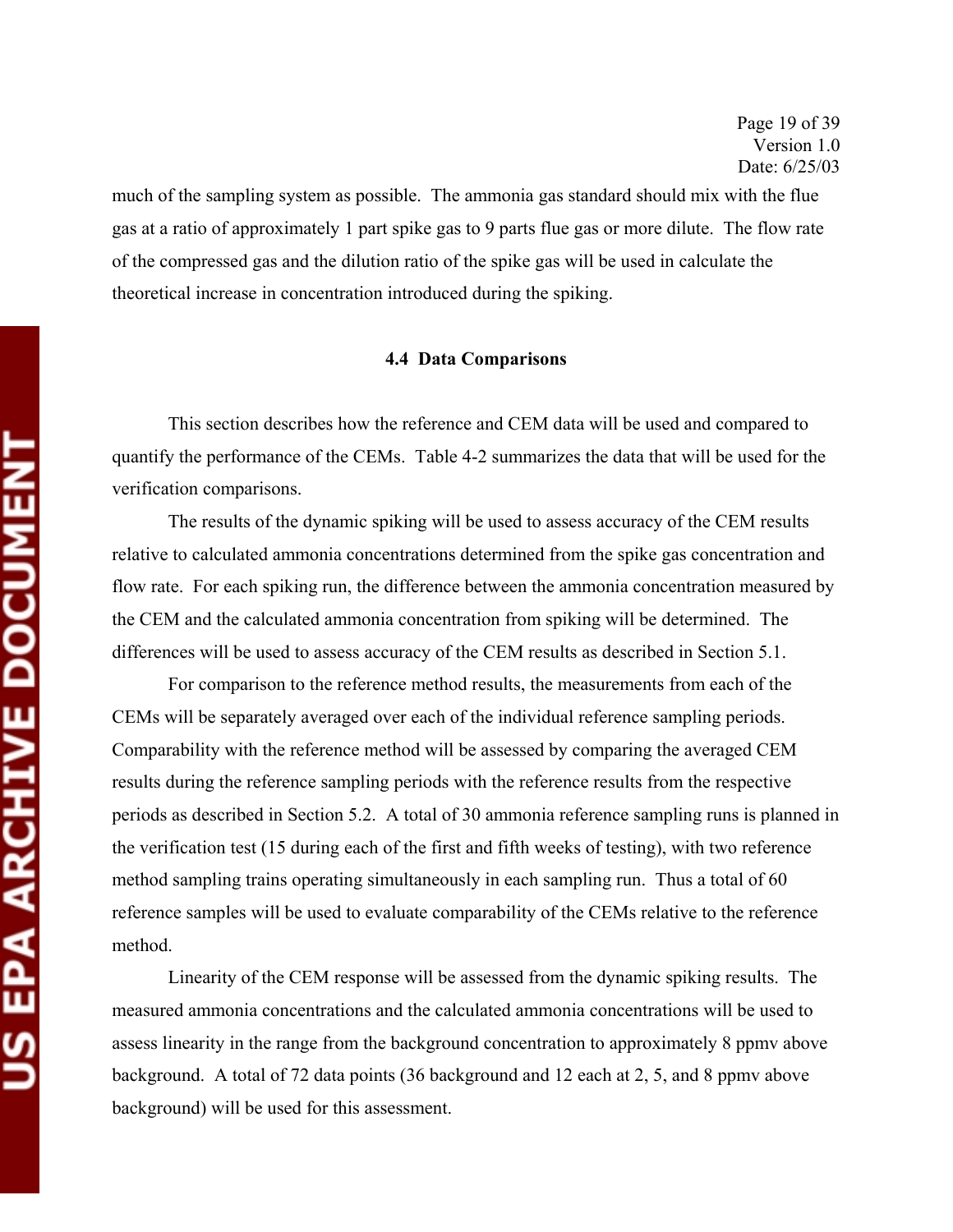| Performance<br>Parameter | Objective                                                                                                                      | <b>Comparison Based On</b>                                                                                                                                               | <b>Total Number of</b><br><b>Data Points for</b><br>Verification |
|--------------------------|--------------------------------------------------------------------------------------------------------------------------------|--------------------------------------------------------------------------------------------------------------------------------------------------------------------------|------------------------------------------------------------------|
| Accuracy                 | Determine degree of quantitative<br>Dynamic spiking with<br>agreement with compressed gas<br>ammonia gas standards<br>standard |                                                                                                                                                                          | 36                                                               |
| Comparability            | Reference method results<br>Determine degree of quantitative<br>agreement with reference method                                |                                                                                                                                                                          | 60                                                               |
| Linearity                | Determine linearity of response over<br>a range of ammonia concentrations                                                      | Dynamic spiking with gas<br>standards                                                                                                                                    | 72                                                               |
| Precision                | Determine repeatability of<br>successive measurements at fixed<br>ammonia levels                                               | Repetitive measurements under<br>constant facility conditions<br>measured over the duration of<br>each reference method<br>sampling run, and each<br>dynamic spiking run | 66                                                               |
| Cal/Zero Drift           | Determine stability of zero gas and<br>span gas response over successive<br>days                                               | Zero gas and NH <sub>3</sub> gas standard                                                                                                                                | 10                                                               |
| Response Time            | Determine rise and fall time                                                                                                   | Recording successive readings<br>at start and end of sampling<br>$NH3$ gas standard                                                                                      | 6                                                                |

# **Table 4-2. Summary of Data to be Obtained in Ammonia CEM Verification Test**

Precision of the CEMs will be assessed based on the individual measurements performed by each CEM over the duration of each reference method sampling run. For example, if a CEM provides an updated measurement every 5 minutes, then over a twenty five minute sampling run a total of 5 readings would be obtained. The average and standard deviation of those readings will be calculated to assess precision. This procedure will be applied to each of the 30 of the reference method sampling intervals, and each of the 36 dynamic spiking runs at elevated ammonia concentrations.

Calibration and zero drift will be verified based on challenging the CEMs with zero gas and with a compressed gas standard of ammonia on each test day during the first and fifth weeks of the test. Thus up to 10 data points will be used to assess zero drift, and an equal number to assess calibration drift. Calibration drift of the CEMs will be assessed at approximately 80% of full scale for each of the respective CEMs.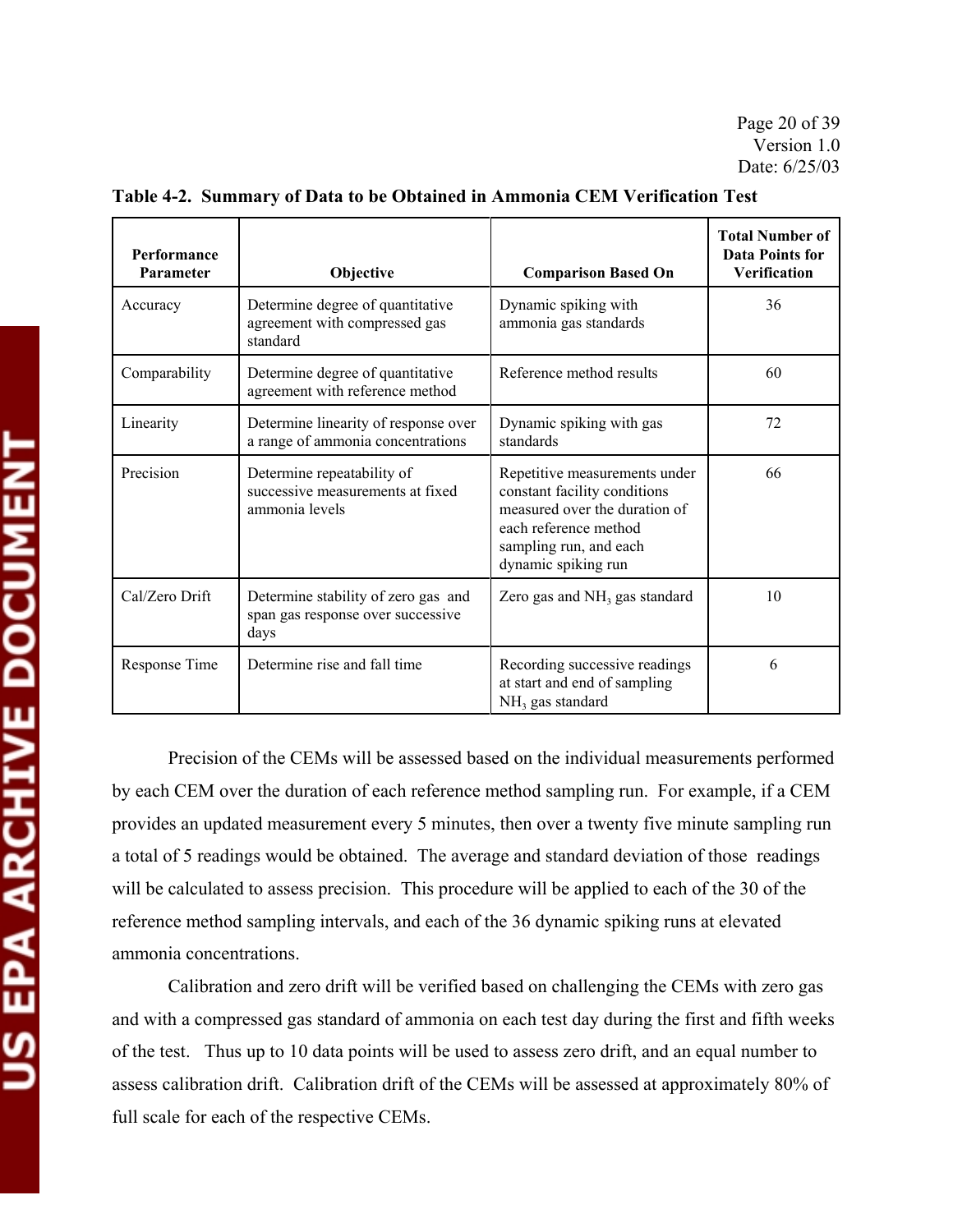CEM response time will be assessed once in each of the first, third, and fifth weeks of the test, by recording successive CEM readings as the CEM responds to the ammonia gas standard, or returns to baseline after analysis of that standard. The former readings will indicate the CEM rise time, and the latter the CEM fall time.

 No additional test activities will be required to determine the data completeness achieved by the CEMs. Data completeness will be assessed by comparing the data recovered from each CEM to the amount of data that would be recovered upon completion of all portions of these test procedures.

Setup and maintenance needs will be documented qualitatively, both through observation and through communication with the vendors (or their trained representatives) during the test. Factors to be noted include the frequency of scheduled maintenance activities, the downtime of the CEM, and the number of staff operating or maintaining it during the verification test.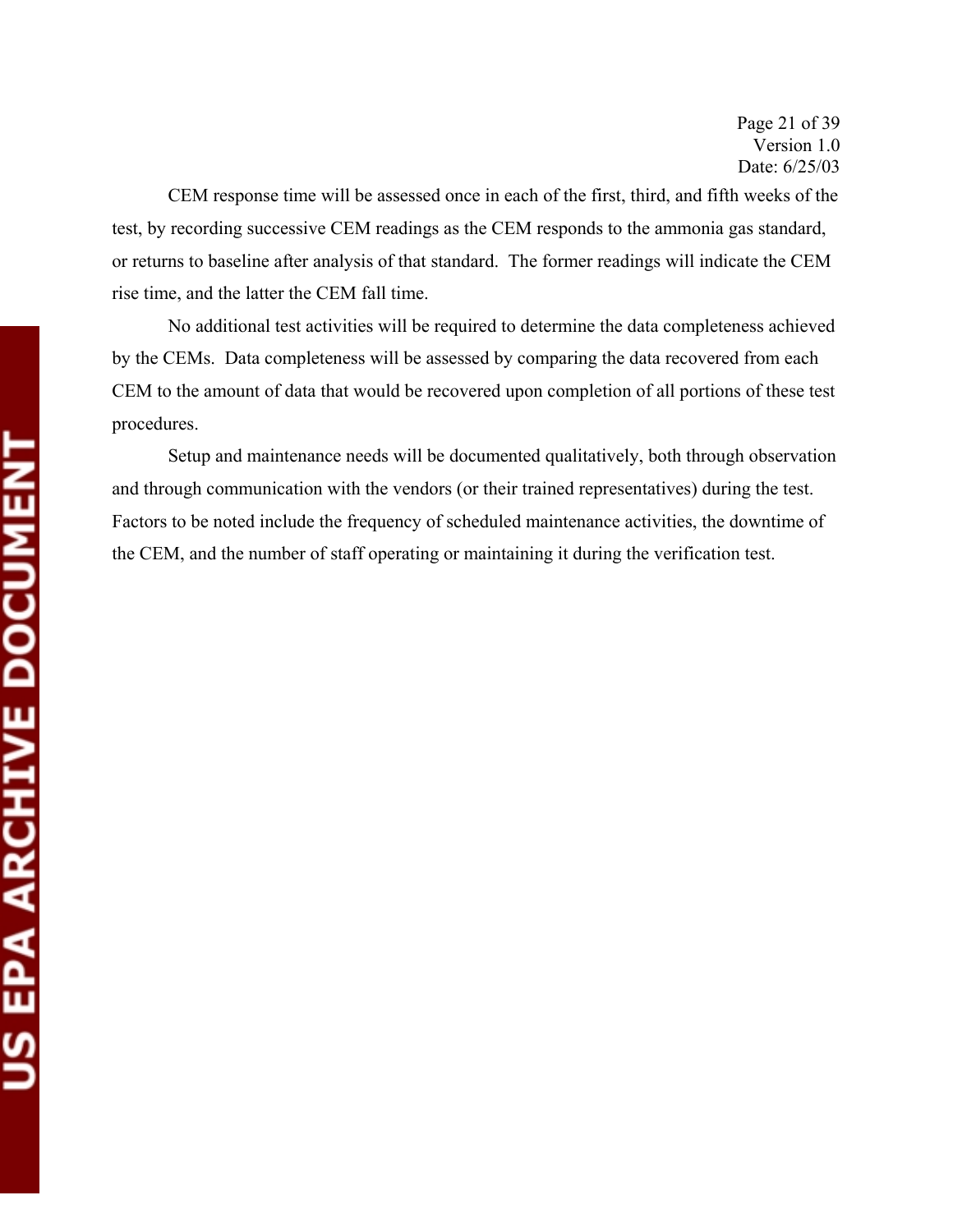#### **5.0 STATISTICAL CALCULATIONS**

The statistical calculations to be used to verify CEM performance are described below. In all cases, measurement results from both the reference method and the CEMs undergoing testing are to be reported in units of ppmv on a dry basis at  $20^{\circ}$ C, 1 atmosphere pressure, and the actual flue gas  $O_2$  content. All calculations will be performed using Microsoft Excel<sup>TM</sup>.

#### **5.1 Relative Accuracy**

The relative accuracy (RA) of the CEMs with respect to the ammonia gas standards will be assessed using Equation 1:

$$
RA = \frac{|\overline{d}| + t_{n-1}^{\alpha} \frac{S_d}{\sqrt{n}}}{\overline{x}} \times 100\%
$$
 (1)

where *d* refers to the difference between the calculated ammonia concentration from the dynamic spiking and the average of the CEM measurements recorded during the respective spiking periods, and *x* corresponds to the calculated spike concentration.  $S_d$  denotes the sample standard deviation of the differences, while  $t_{n-1}^{\alpha}$  is the t value for the 100(1 -  $\alpha$ )th percentile of the distribution with n-1 degrees of freedom. The relative accuracy will be determined for an  $\alpha$ value of 0.025 (i.e., 97.5 percent confidence level, one-tailed). The RA calculated in this way can be interpreted as an upper confidence bound for the relative bias of the analyzer, i.e.,  $\frac{\partial \hat{F}^*}{\partial x}$ , where the superscript bar indicates the average value of the differences or of the reference values. Relative accuracy will be calculated separately at each of the spiking levels.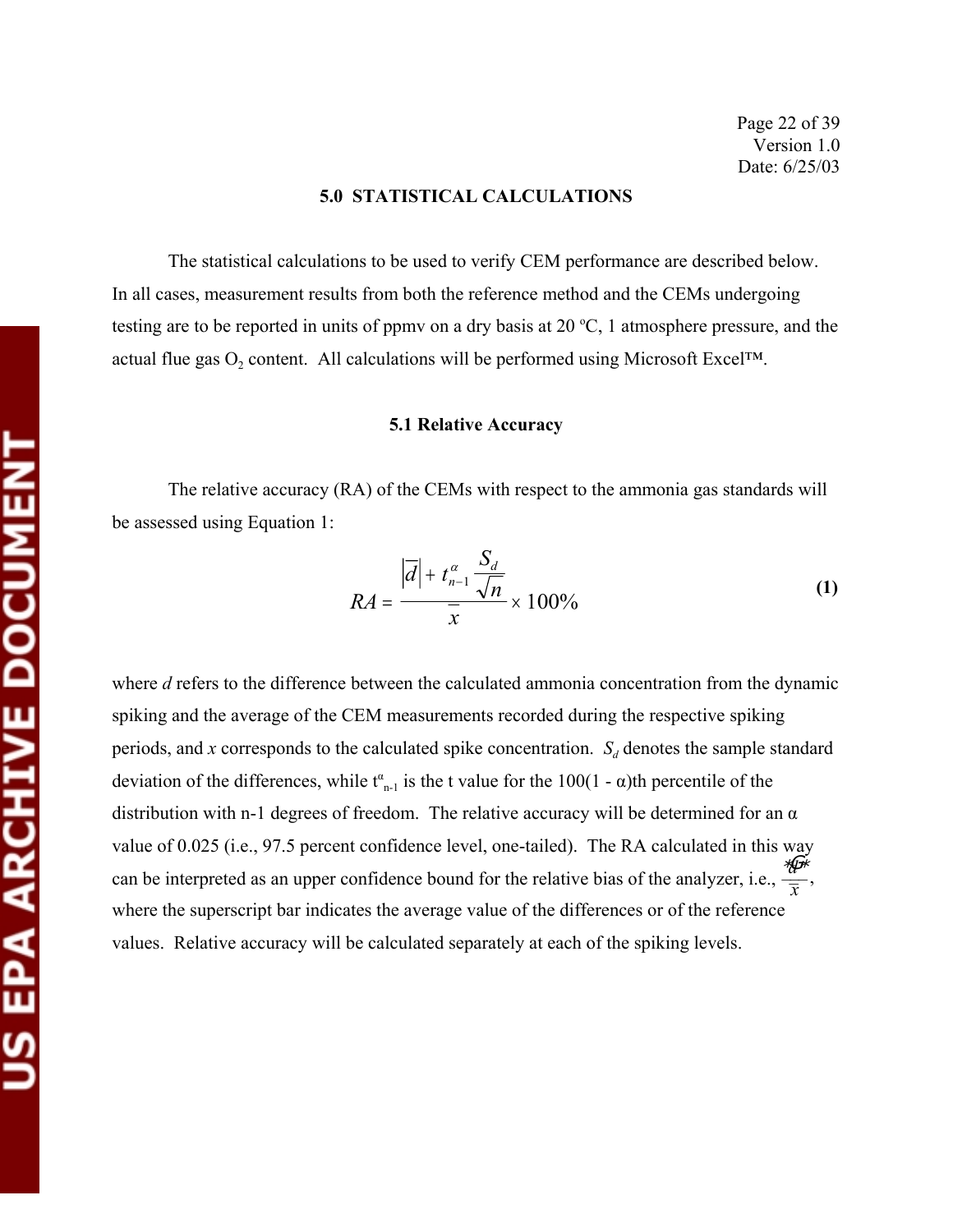#### **5.2 Comparability**

Comparability between the CEM results and the EPA CTM027 reference method results will be assessed using Equation 1, in which *d* represents the difference between the average of paired reference method results and the average of the CEM results from the period during which the paired reference method samples were collected, and *x* corresponds to the average of the paired reference method results. Comparability will be calculated using all EPA CTM 027 reference method sample results (assuming all reference method samples can be treated as independent results). The impact of the number of data points (n) on the RA value will be noted in the verification report.

#### **5.3 Linearity**

Linearity will be assessed by a linear regression analysis of the dynamic spiking data using the calculated ammonia concentrations as the independent variable and the CEM results as the dependent variable. Linearity will be expressed in terms of slope, intercept, and coefficient of determination  $(r^2)$ .

## **5.4 Precision**

Precision will be calculated in terms of the percent relative standard deviation (RSD) of a series of CEM measurements made over the duration of each reference method sampling run with ammonia injected at a constant level into the SCR zone, and during each of the dynamic spiking runs. During each reference method sampling run, and during each dynamic spiking run, all readings from a CEM undergoing testing will be recorded, and the mean and standard deviation of those readings will be calculated. Precision (*P*) will then be determined as:

$$
P = \frac{SD}{\overline{X}} \times 100\tag{1}
$$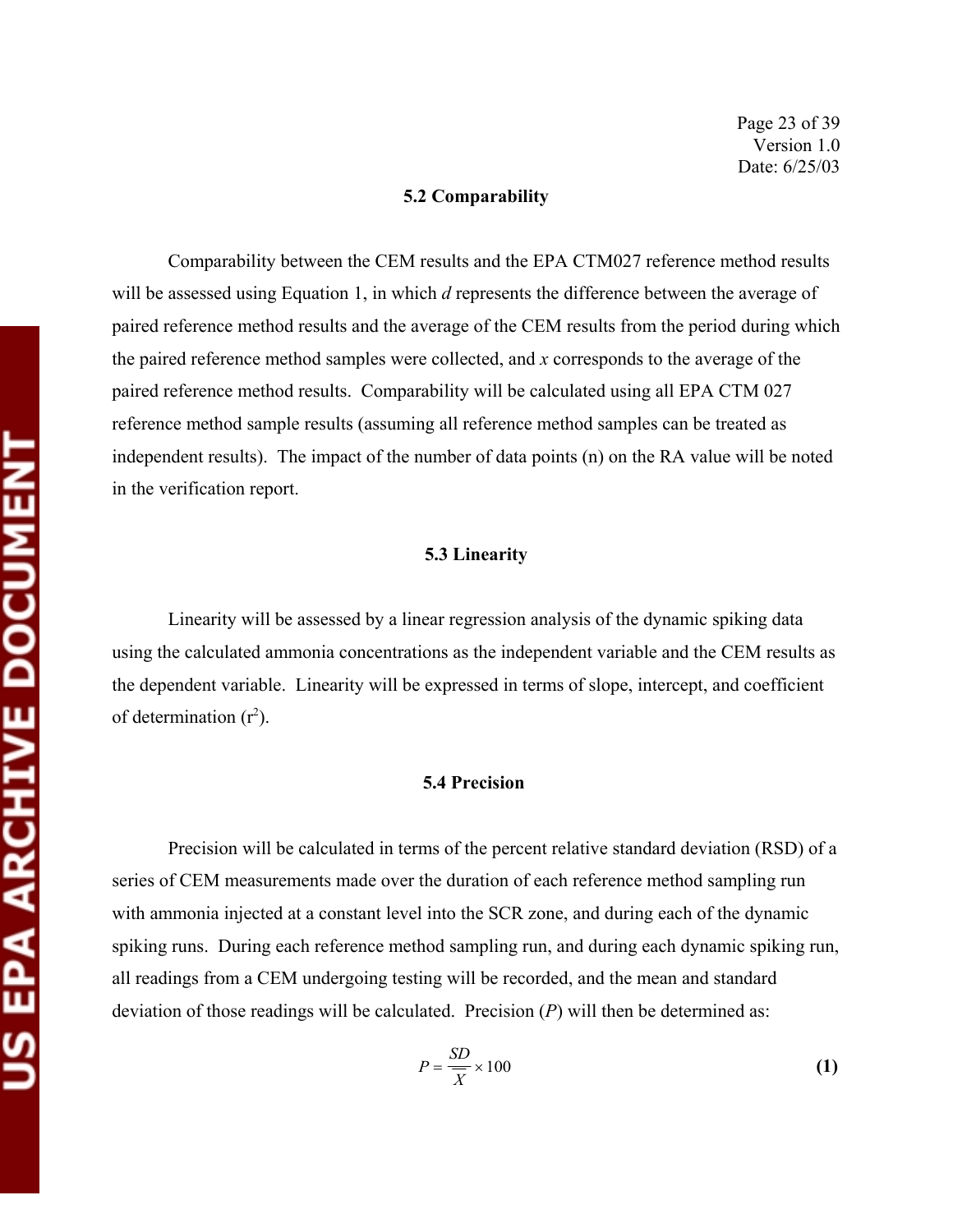Page 24 of 39 Version 1.0 Date: 6/25/03

where *SD* is the standard deviation of the CEM readings and  $\overline{X}$  is the mean of the CEM readings. This calculation will be done for each CEM, using the CEM data collected during every reference method sampling run and dynamic spiking run. The verification report will note that the calculated precision is subject to the variability of the host facility, and not only to the CEM variability. Although no comparison among CEMs will be made, all CEM data from the periods of reference sampling will be reviewed, to assess whether the consensus of the CEM data indicates an unusual variation in the test facility itself. If such a variation is indicated, that finding will be noted in all verification reports.

#### **5.5 Calibration and Zero Drift**

Calibration and zero drift will be reported in terms of the mean, relative standard deviation, and range (maximum and minimum) of the readings obtained from the CEM in the daily sampling of the same ammonia standard gas, and of zero gas. Up to 10 ammonia standard readings, and up to 10 zero readings, will be used for this calculation. This calculation, along with the range of the data, will indicate the day-to-day variation in zero and standard readings.

#### **5.6 Response Time**

Response time will be assessed in terms of both the rise and fall times of each ammonia CEM when sampling the ammonia gas standard. Rise time (i.e., 0% - 95% response time) will be determined by recording all CEM readings as the gas supplied to the CEM is switched from zero gas to the ammonia standard. Once a stable response has been achieved with the gas standard, the fall time (i.e., the 100% to 5% response time) will be determined in a similar way, by recording all CEM readings as the gas supplied is switched from the ammonia standard back to zero gas. For CEMs which provide periodic rather than continuous readings, determination of rise and fall times may involve interpolation between readings.

Rise and fall times will each be determined once for each CEM in each of the first, third,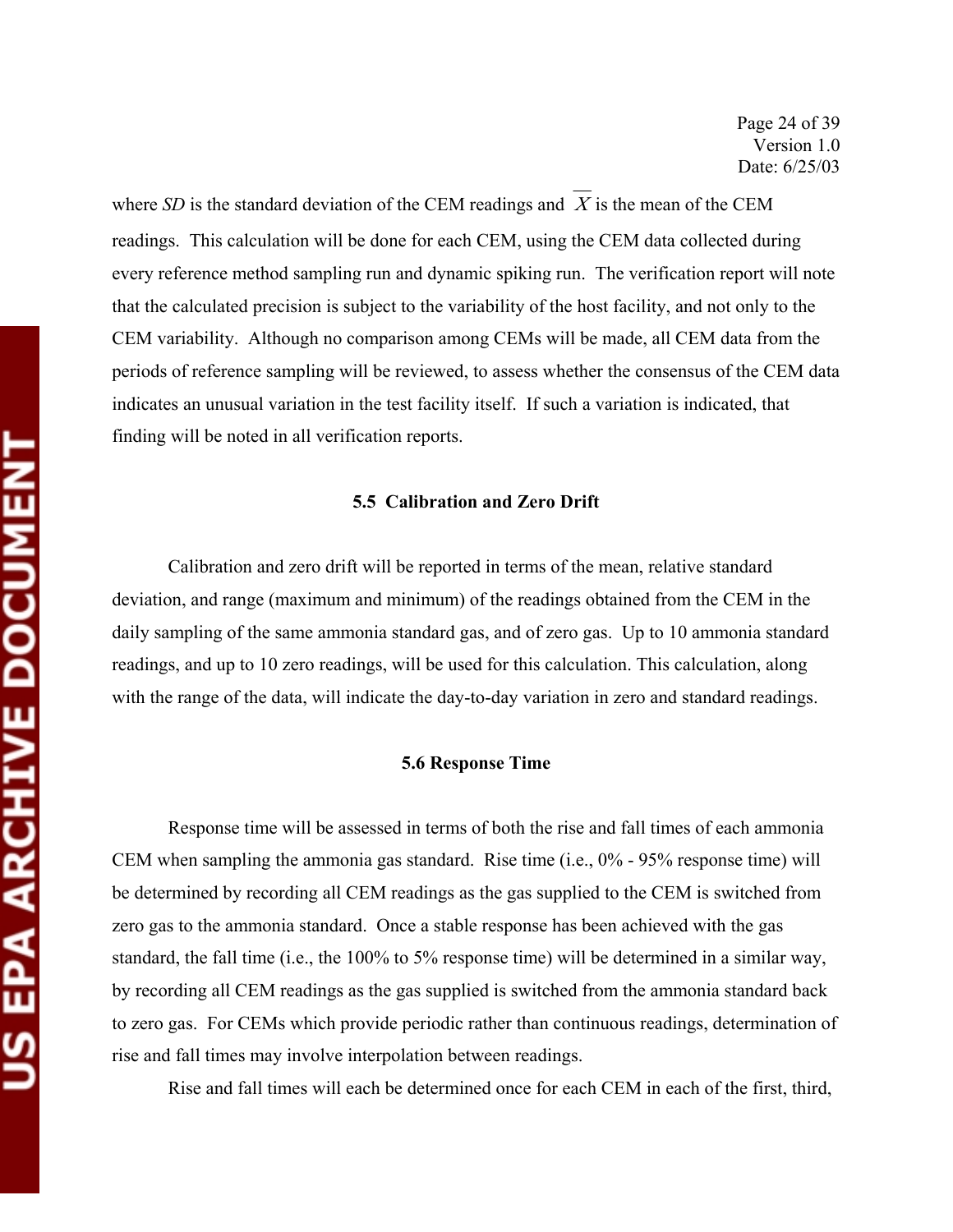and fifth weeks of the test. Thus a total of six data points will be obtained relevant to response time for each CEM. Rise and fall times will be reported in units of seconds.

#### **6.0 MATERIALS AND EQUIPMENT**

# **6.1 Gases and Chemicals**

#### **6.1.1 High Purity Nitrogen/Air**

The high purity gases used for zeroing of the CEMs will be commercial ultra-high purity (UHP, i.e., minimum 99.999% purity) air or nitrogen.

## **6.1.2 Ammonia Standard Gases**

Compressed gas standards containing ammonia will be obtained for use in the calibration checks and the dynamic spiking activities of the CEMs. These will consist of ammonia in a nitrogen matrix, at levels appropriate to achieve increases above background concentrations of approximately 2, 5, and 8 ppmv during dynamic spiking, and for use in the calibration checks performed during the first and last weeks of testing. Multiple cylinders of uniform concentration will be obtained, if required to meet the gas consumption rates of the CEMs during the test.

#### **6.2 Reference Method**

#### **6.2.1 Sampling Trains**

The glassware, filters, and associated equipment for performance of the reference method $^{(4)}$  sampling will be supplied by the subcontractor and will meet the requirements of the EPA conditional test method for ammonia measurement. Multiple trains will be supplied so that six trains (i.e., three sampling runs with two trains each) may be sampled in a single day, in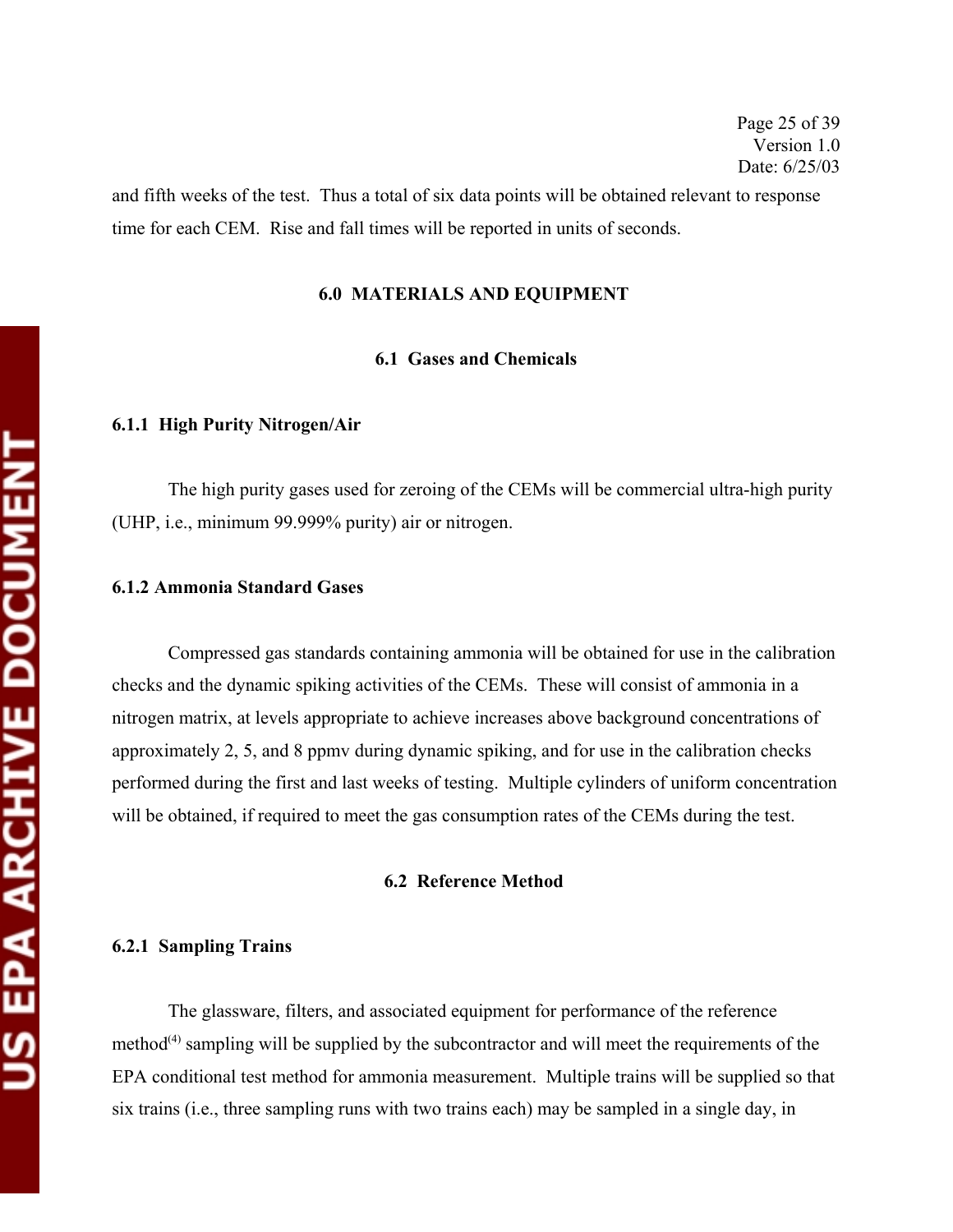addition to at least three blank trains and three spiked trains per week. Preparation, sampling, sample recovery, and cleaning of used trains will be the responsibility of the contractor in this verification test.

## **6.2.2 Analysis Equipment**

Laboratory equipment for sample recovery and analysis will be provided by either the subcontractor or by Battelle, depending on who will conduct the analysis. This equipment will include all chemicals and solutions for preparation of the samples for analysis as well as for the analysis of the samples. An ISE will be provided for on-site analysis, and an IC will be available for laboratory analysis.

#### **6.3 Facility Monitoring Equipment**

This verification will make use of monitoring equipment already integrated into the host facility. This equipment includes monitors for major flue gas constituents  $(O_2, CO_2)$  and for chemical contaminants  $(CO, NO<sub>x</sub>, SO<sub>2</sub>)$ , as well as sensors for temperature and pressure and may include ammonia CEM systems already installed at the facility. These devices are considered part of the host facility for purposes of this test, and will be operated by the host facility during this verification according to normal facility procedures.

#### **6.4 Equipment Used for Performance Evaluation Audits**

As described in Section 7.3.2, performance evaluation (PE) audits will be performed for the  $O_2$ ,  $CO_2$ , temperature, and pressure measurements in the flue gas. Those PE audits will be performed by conducting a parallel measurement using an independent monitoring device. The devices to be used will be provided by Battelle, and may include the following:

Paramagnetic  $O_2$  monitor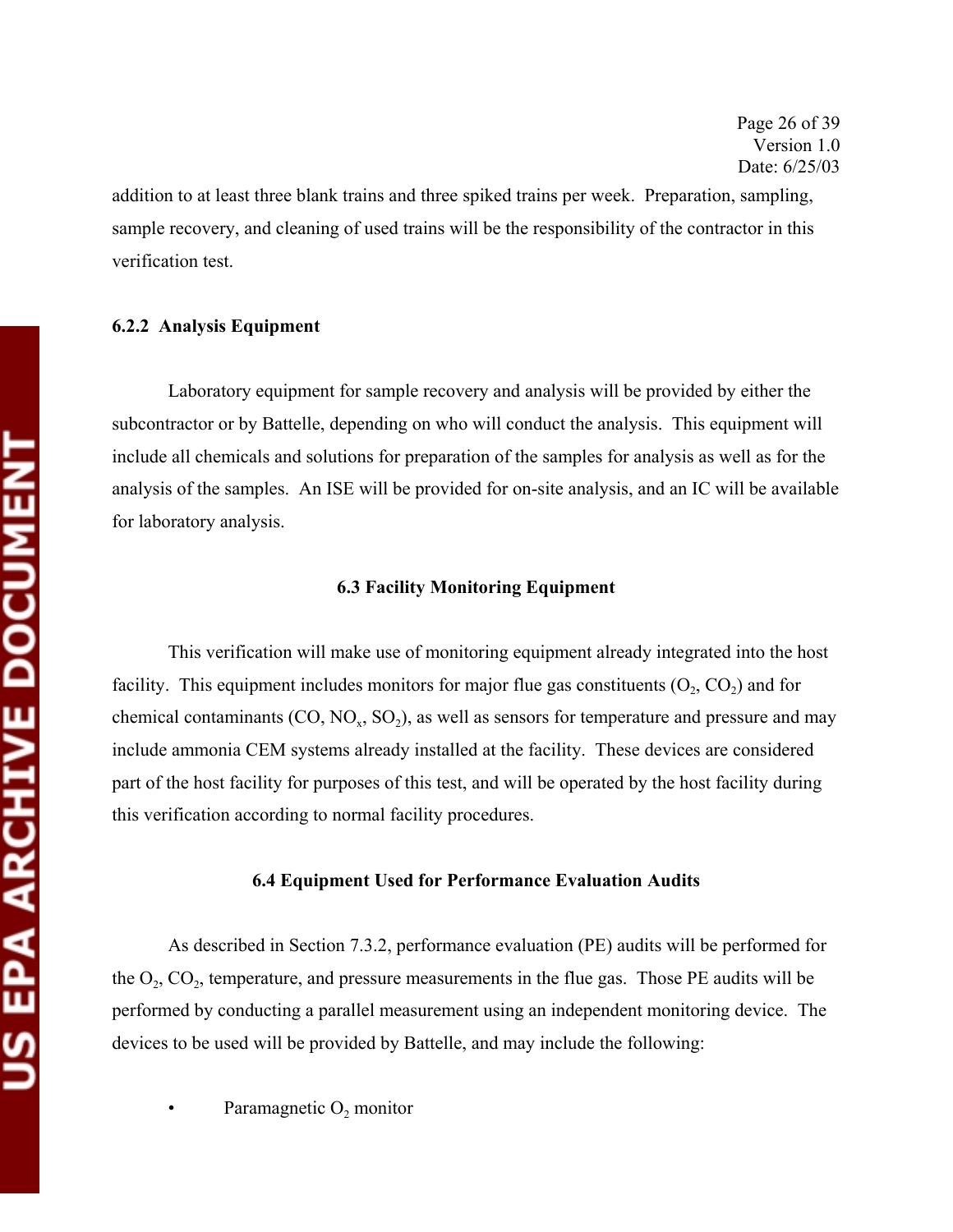- Infrared CO<sub>2</sub> monitor
- Thermocouple temperature indicator
- Aneroid barometer
- Magnehelic differential pressure indicator
- Flow meter.

These devices will have been calibrated by the manufacturer or by Battelle's Instrument Laboratory within the six months immediately preceding the verification test, or calibrated on site as necessary. In addition, a calibrated set of weights will be used, to audit the balance used to weigh impingers from the reference method trains (used for determining flue gas H2O content).

A NIST-traceable ammonia standard will also be used to spike three blank reference method trains, in each of the first and fifth weeks of the test to assess the overall ammonia measurement. NIST-traceable ammonia standards will be used to prepare blind audit samples to assess the performance of both the ISE and the IC.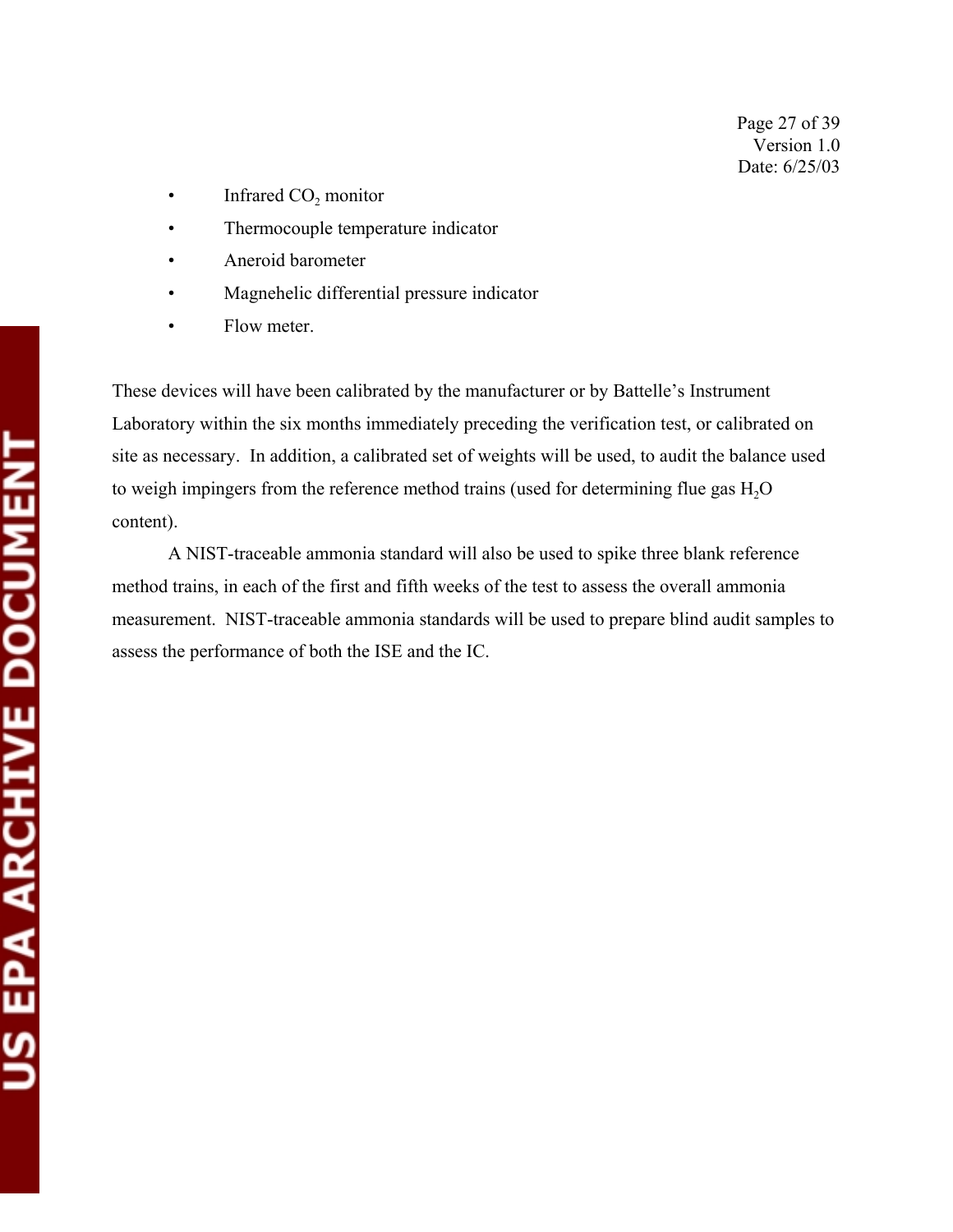#### **7.0 QUALITY ASSURANCE/QUALITY CONTROL**

The subcontractor(s) performing the reference method sampling must perform all required quality assurance/quality control (QA/QC) activities stated in the method<sup>(4)</sup>. This includes provision of blank sampling trains (three per week), and of blank sampling materials (filters, reagent solution blanks) in the field. Documentation of these activities will be required for inclusion in the verification data file. Deviation from the reference method $^{(4)}$  will occur in that the concentrations and volumes of the solutions used in the impingers will be those identified in the draft ASTM method<sup>(5)</sup>. Spiking of reference trains will be performed by Battelle staff, as described in Section 7.3.2.

## **7.1 Equipment Calibrations**

# **7.1.1 Host Facility Equipment**

The host facility CEMs and other monitoring devices noted in Section 6.3 will be calibrated by host facility staff according to normal facility procedures. All calibration results must be documented for inclusion in the verification test data files and verification report.

# **7.1.2 Reference Method Sampling Equipment**

Equipment used for the collection of the reference samples will be calibrated by the subcontractor(s) according to the procedures described in the reference method $^{(4)}$ . All calibration results must be documented for inclusion in the verification test data files and verification report.

# **7.1.3 Analytical Equipment**

Analysis of the reference samples will be conducted both on-site using an ISE and in a laboratory using IC. The ISE analysis will be used only for initial QA purposes to ensure that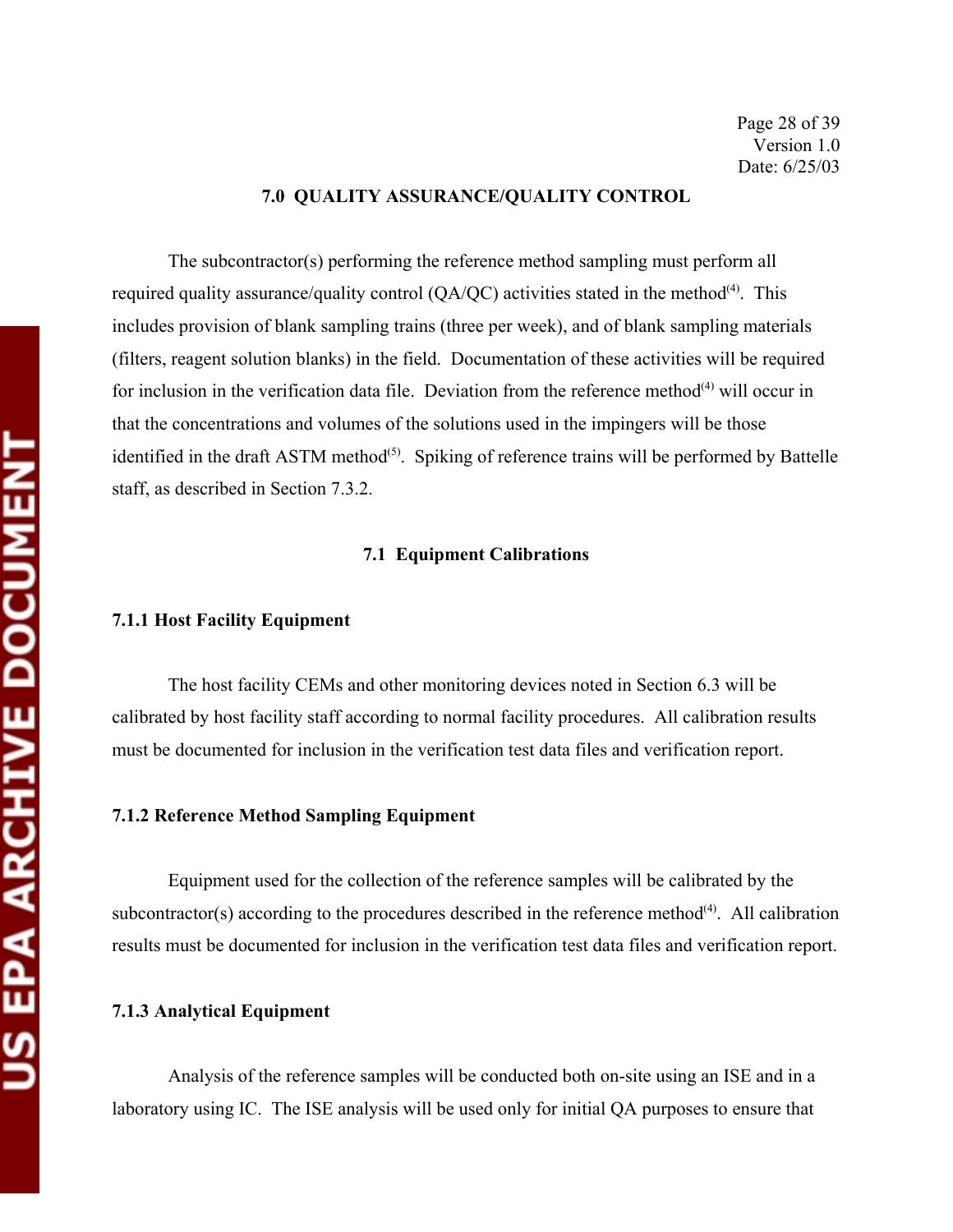Page 29 of 39 Version 1.0 Date: 6/25/03

the ammonia levels in the duct are within the expected range and to ensure that the reference sampling is being conducted properly. The ISE will be calibrated according to the manufacturer's recommendations using at least three different solutions prepared from NISTtraceable ammonia standards. Immediately after calibration, at least three standard solutions will be reanalyzed using the ISE. If the ISE reading does not agree between the standard concentration of the solutions within 10% the calibration will be repeated. The calibration will be conducted on-site daily during each week of reference sampling and will include ammonia concentrations that will bracket the concentrations expected in the reference samples.

The equipment used for the IC analysis will be calibrated by staff of the laboratory performing the analysis. The calibration will be conducted according to the manufacturer recommendations and the requirements of the reference method, $<sup>(4)</sup>$  and will include</sup> concentrations of ammonia standard solutions that bracket the expected concentration of the sample solutions. The calibration will be acceptable if the  $r^2$  of the calibration curve is  $>0.95$ . All calibration results must be documented for inclusion in the verification test data files and verification report.

# **7.1.4 Calibration Check/Dynamic Spiking Equipment**

The dry gas meter used for measurement of the spike gas flow rate during the calibration checks and the dynamic spiking activities will be calibrated by the Battelle Instrument Laboratory against a NIST-traceable flow transfer standard. The date of the calibration will be within one year of the date of the dynamic spiking activities.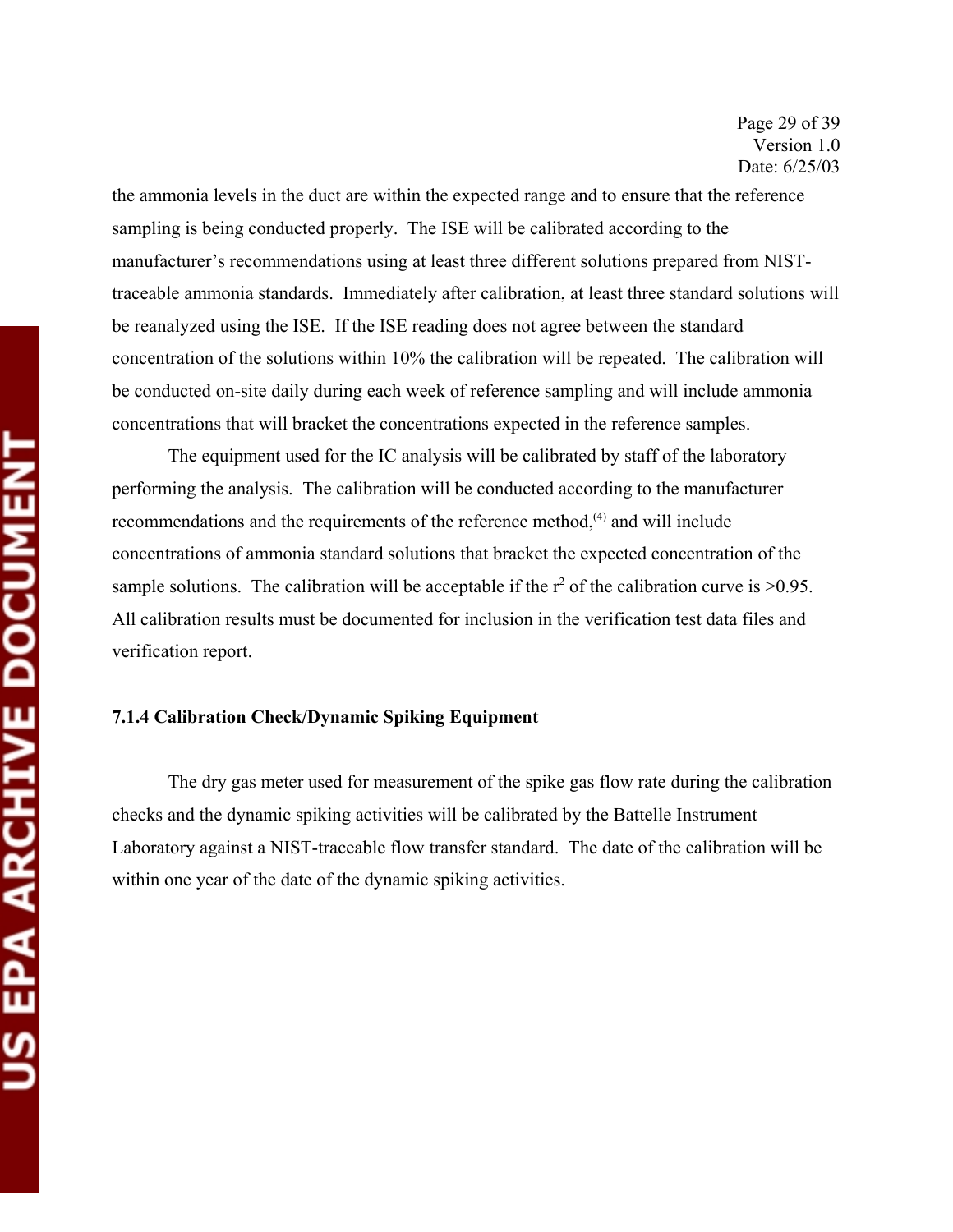#### **7.2 QA/QC Samples**

#### **7.2.1 Field Blanks**

During each week of reference method sampling, a total of three sampling trains will be used as field blank samples. These trains will be prepared and transported to the sampling location but will not be used to collect a sample of flue gas. The trains will then be disassembled and the field blank solutions will be analyzed on-site by ISE to ensure that the background concentration due to on-site handling and exposure is negligible relative to the ammonia content of the samples. If background levels are greater than 10% of the sample concentrations, no additional reference sampling will be conducted until the cause of the contamination is identified and rectified. The field blank solutions will also be analyzed in the laboratory by IC.

#### **7.2.2 Laboratory Blanks**

Laboratory blank solutions will be prepared for both ISE and the IC analysis. The solutions will be analyzed prior to analysis of the reference samples. A laboratory blank solution will be analyzed after every  $10<sup>th</sup>$  reference method sample to ensure no drift in the ISE or IC instrumentation. If the blank levels are greater than 10% of the expected sample concentrations, the cause of the contamination is identified and rectified, and all analyses performed after the most recent acceptable blank will be invalidated and analysis of those samples will be repeated (if possible).

#### **7.2.3 Laboratory Spikes**

Laboratory spike solutions will be prepared with concentrations approximately equal to ammonia concentrations expected from the collection of a 5  $ft^3$  sample of flue gas with 2 ppmv ammonia. These solutions will be prepared for both ISE and the IC analysis using NISTtraceable ammonia solutions. The solutions will be analyzed prior to analysis of the reference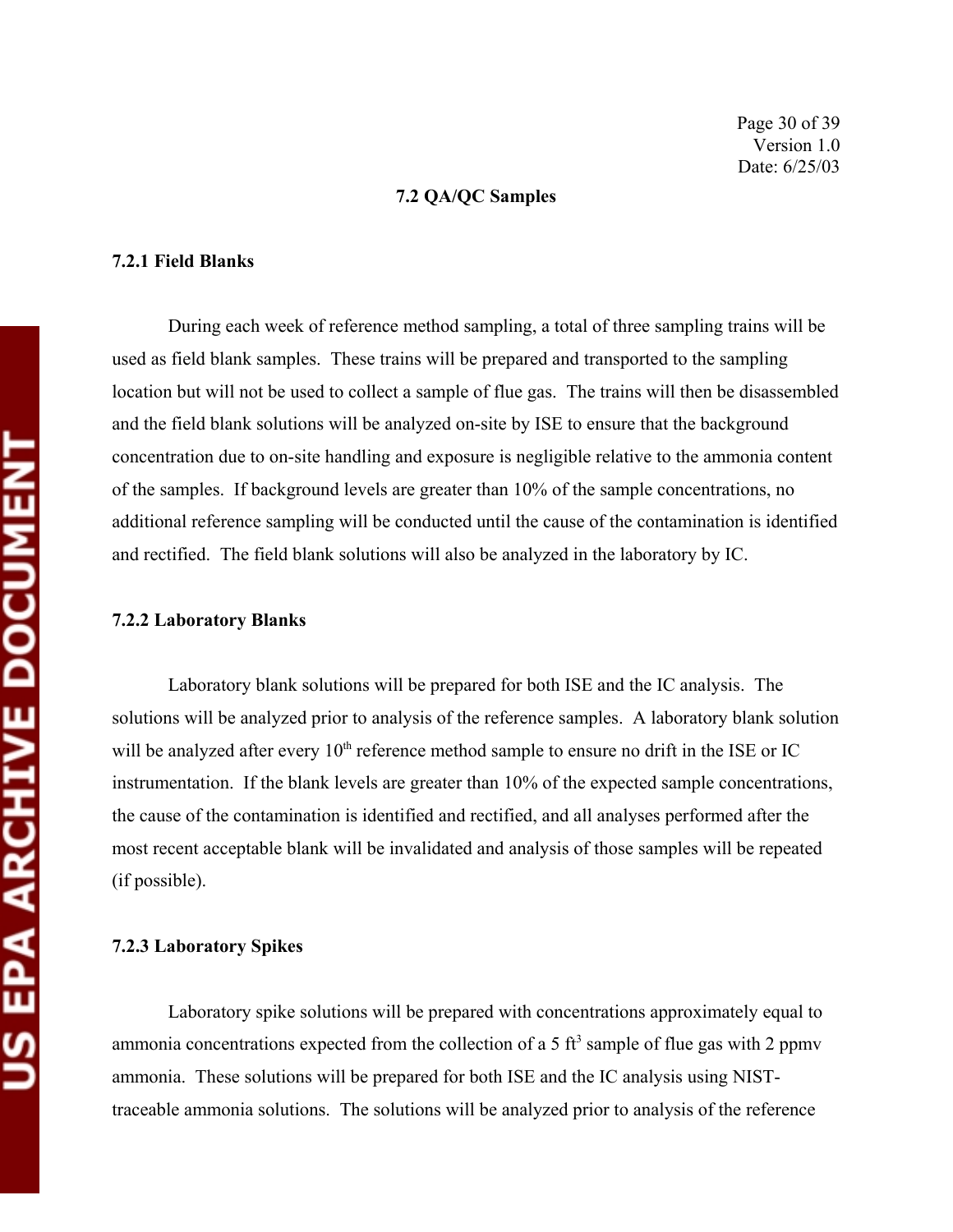samples. A laboratory spike solution will be analyzed after every  $10<sup>th</sup>$  reference method sample to ensure no drift in the ISE or IC instrumentation. If the measured concentrations are not within  $\pm 10\%$  of the spike concentration, the cause of the discrepancy will be investigated and rectified if possible. If such a discrepancy is observed, all analyses performed after the most recent acceptable spike will be invalidated and analysis of those samples will be repeated (if possible).

#### **7.3 Assessment and Audits**

## **7.3.1 Technical Systems Audits**

Battelle's ETV Quality Manager, Mr. Zachary Willenberg, will perform a technical systems audit (TSA) once during the performance of this verification test. The purpose of this TSA is to ensure that the verification test is being performed in accordance with this test/QA plan and that all QA/QC procedures are being implemented. In this audit, Mr. Willenberg may review the reference sampling and analysis methods used, compare actual test procedures to those specified in this plan, and review data acquisition and handling procedures. Mr. Willenberg will prepare a TSA report, the findings of which must be addressed either by modifications of test procedures or by documentation in the test records and report.

At EPA's discretion, EPA QA staff may also conduct an independent on-site TSA during the verification test. The TSA findings will be communicated to testing staff at the time of the audit, and documented in a TSA report.

#### **7.3.2 Performance Evaluation Audit**

A performance evaluation (PE) audit will be conducted to assess the quality of the measurements made in this verification test. This audit addresses only those measurements that factor into the data used for verification, i.e., the CEMs being verified and the vendors operating these CEMs are not the subject of the performance evaluation audit. This audit will be performed once during the verification test, and must be performed by analyzing a standard or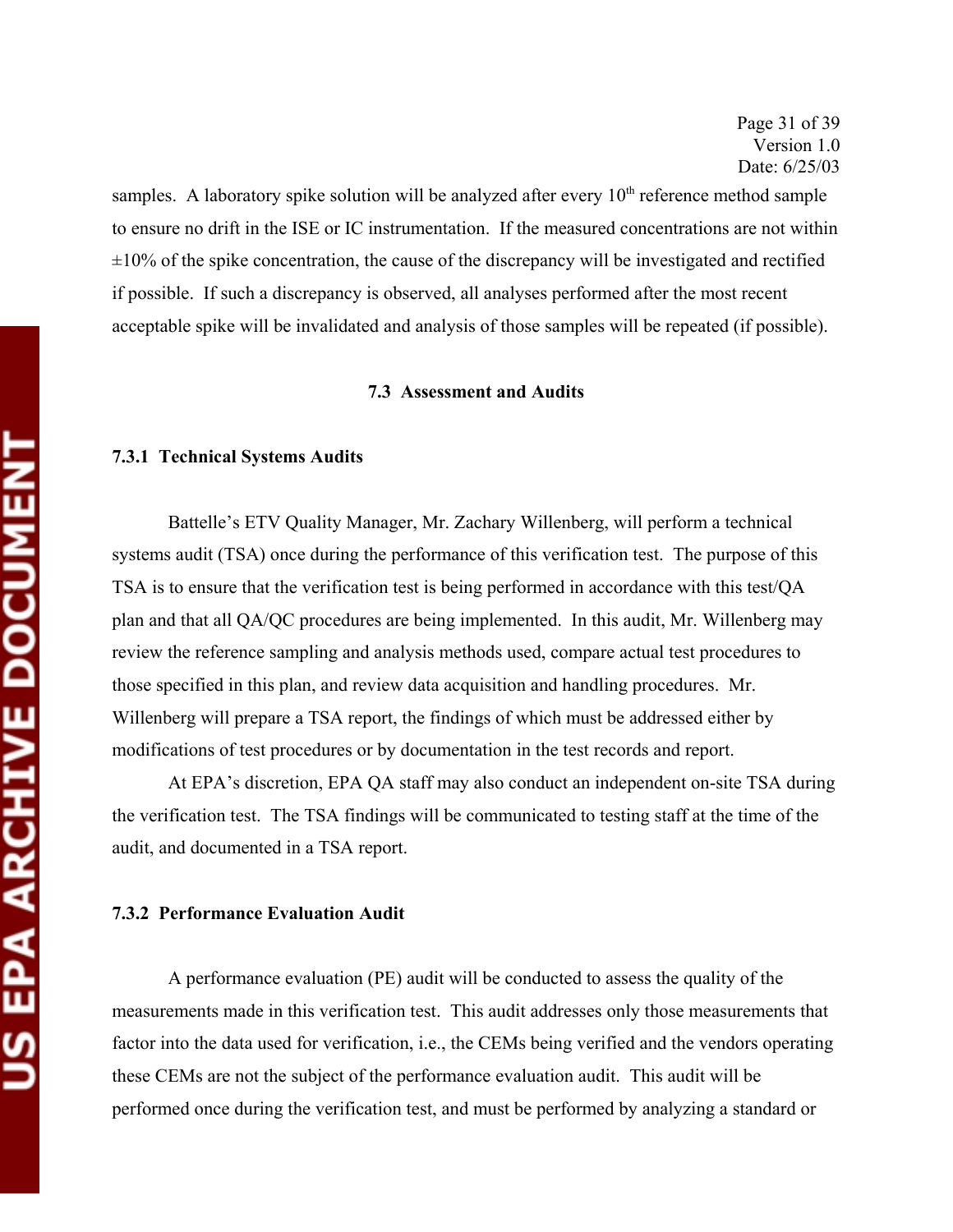Page 32 of 39 Version 1.0 Date: 6/25/03

comparing to a reference that is independent of standards used during the testing. For most of the key measurements, this audit will be done by comparing data from the facility equipment to that from a second analyzer or monitor, operated simultaneously. For example, the PE audit of  $O_2$  data will involve sampling with a second  $O_2$  analyzer at the same point in the duct, and comparing results. The will be calculated as the difference between the two readings divided by the audit reading. Similar comparisons will be made for temperature, pressure, and  $CO<sub>2</sub>$ . In addition, the balance used to determine flue gas  $H<sub>2</sub>O$  content by means of the reference method impinger samples will be checked with a calibrated set of weights different from those used to calibrate the balance for use. Table 7-1 summarizes the PE audits that will be done. These audits will be the responsibility of Battelle staff, and will be carried out with the cooperation of host facility staff.

| Parameter                         | <b>Audit Procedure</b>                             | <b>Expected Tolerance</b>                  |
|-----------------------------------|----------------------------------------------------|--------------------------------------------|
| O <sub>2</sub>                    | Compare to independent $O_2$ measurement           | $\pm 1\%$ of O <sub>2</sub> reading        |
| CO <sub>2</sub>                   | Compare to independent CO <sub>2</sub> measurement | $\pm 10\%$ of CO <sub>2</sub> reading      |
| Temperature                       | Compare to independent temperature measurement     | $\pm$ 2% absolute temperature              |
| <b>Barometric Pressure</b>        | Compare to independent pressure measurement        | $\pm 0.5$ inch of H <sub>2</sub> O         |
| Flue Gas Differential<br>Pressure | Compare to independent pressure measurement        | $\pm 0.5$ inch of H <sub>2</sub> O         |
| Mass $(H, O)$                     | Check balance with calibrated weights              | $\pm 1\%$ or 0.5 g, whichever is<br>larger |
| Ammonia (overall<br>measurement)  | Spike reference method trains                      | $\pm$ 20% bias in spike recovery           |
| Ammonia (ISE<br>analysis)         | Blind audit sample                                 | $\pm$ 10% of standard<br>concentration     |
| Ammonia (IC analysis)             | Blind audit sample                                 | $\pm$ 10% of standard<br>concentration     |

#### **Table 7-1. Summary of PE Audits**

These PE audits will be carried out once during the period of operation at the host facility. Battelle will supply the equipment or standards needed to make the independent PE measurements. If agreement outside the indicated tolerance is found, the PE audit will be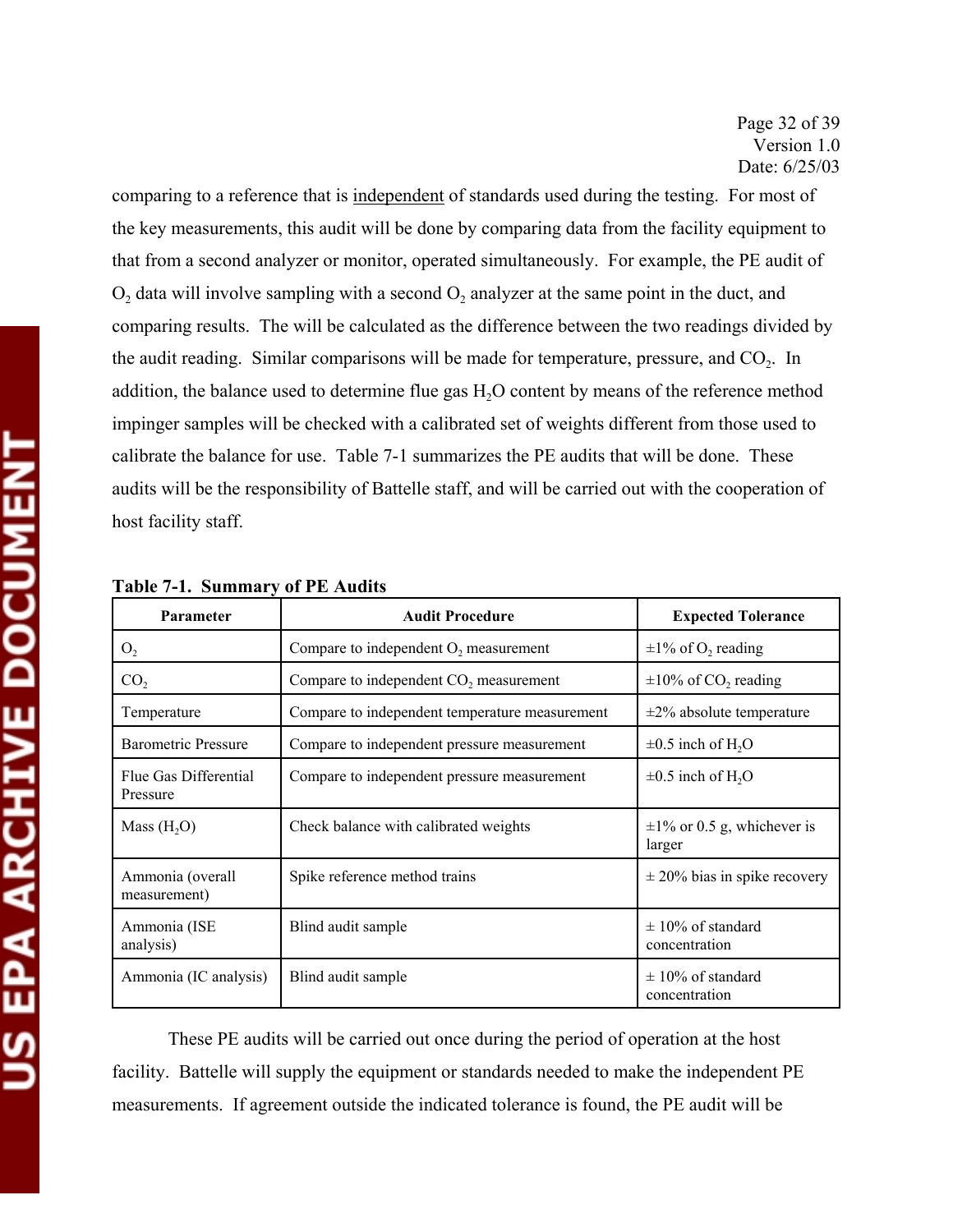Page 33 of 39 Version 1.0 Date: 6/25/03

repeated. Further failure to achieve agreement will result in re-calibration of the independent measurement device, and continued lack of agreement will result in all relevant data being flagged.

The PE audit will include spiking reference method sampling trains with known amounts of ammonia, and conducting sample analysis on the train without sampling the combustion gas. A NIST-traceable ammonium standard solution will be used for that purpose. During each week of sampling, three blank trains will be prepared spiked with a known amount of an ammonia standard solution, such that the ammonia concentration in the sample solution is approximately equal to the concentration expected from the collection of a 5  $ft^3$  sample of flue gas with 2 ppmv ammonia. The spiked trains will be transported to the sampling location but will not be used to collect a sample of flue gas. The trains will then be disassembled and the spiked samples will be analyzed on-site by ISE and the percent recovery will be calculated. Agreement of ammonia determined in sample analysis with that spiked into the sample train is expected to be within 20 percent. If the recovery of the field spikes is not >80% and <120%, no additional reference sampling will be conducted until the cause of the discrepancy is investigated and rectified if possible. Because reference sample analysis is performed on site by ISE, PE audit results for the overall ammonia measurement will be available during the test, and will be used to improve reference method procedures, if necessary.

The performance of the ISE and the IC used to analyze the reference samples will be audited by analyzing an ammonium standard that is independent of those used for the calibration. This sample will be provided as a blind audit sample and the operator of the ISE and the IC should not be aware of the concentration of the sample. If agreement between the measured concentration and the standard concentration is not within  $\pm 10\%$ , the cause of the discrepancy will be investigated and rectified if possible.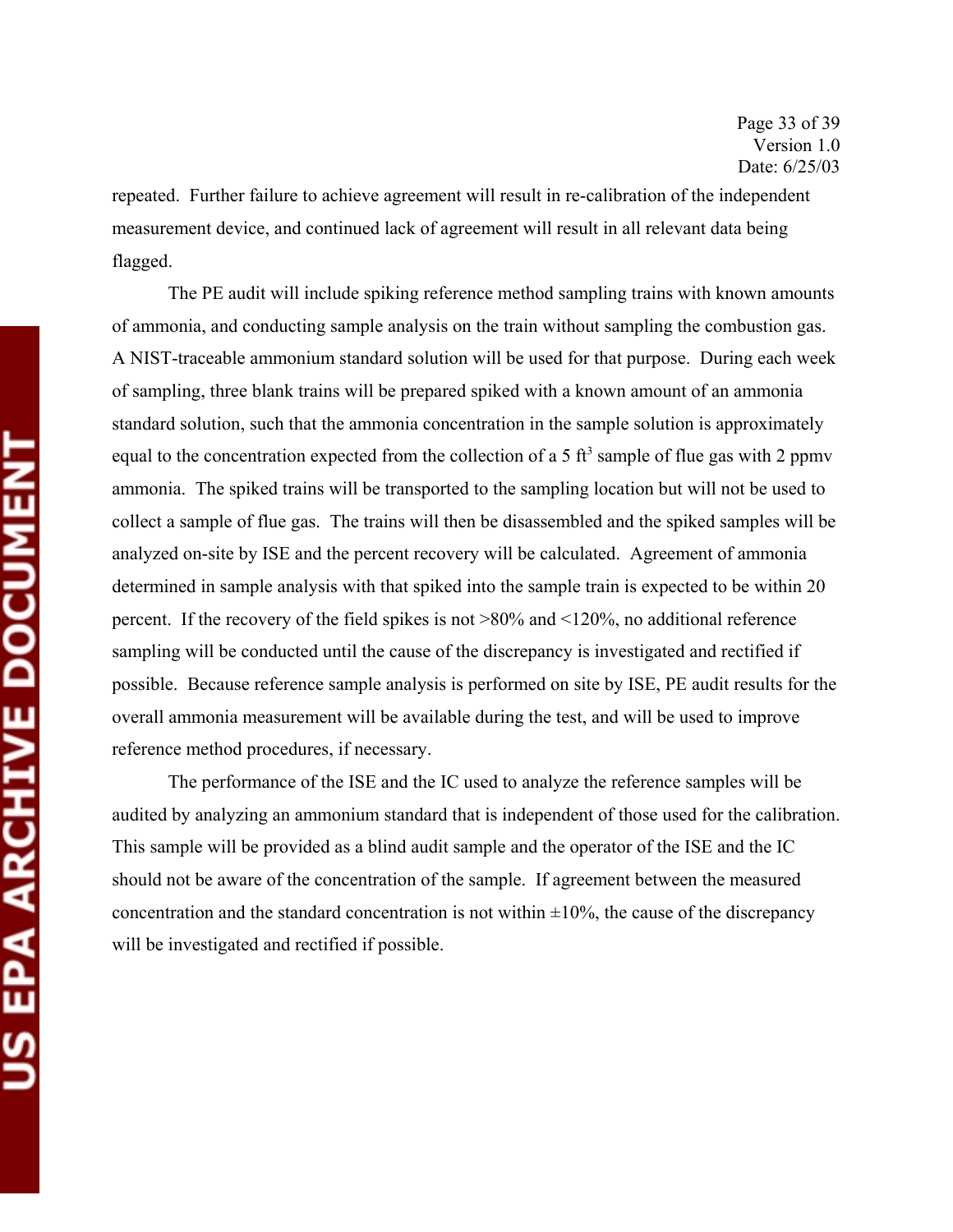## **7.3.3 Data Quality Audit**

Battelle's Quality Manager will audit at least 10 percent of the verification data acquired in the verification test. The Quality Manager will trace the data from initial acquisition, through reduction and statistical comparisons, and to final reporting. All calculations performed on the data undergoing audit will be checked.

#### **7.3.4 Assessment Reports**

Each assessment and audit will be documented in accordance with Section 3.3.4 of the QMP for the AMS Center.<sup>(1)</sup> Assessment reports will include the following:

- C Identification of any adverse findings or potential problems
- C Space for response to adverse findings or potential problems
- C Possible recommendations for resolving problems
- C Citation of any noteworthy practices that may be of use to others
- Confirmation that solutions have been implemented and are effective.

# **7.3.5 Corrective Action**

The Battelle Quality Manager during the course of any assessment or audit will identify to the technical staff performing experimental activities any immediate corrective action that should be taken. If serious quality problems exist, the Battelle Quality Manager is authorized to stop work.

Once the assessment report has been prepared, the Verification Test Coordinator will ensure that a response is provided for each adverse finding or potential problem, and will implement any necessary followup corrective action. The Battelle Quality Manager will ensure that follow-up corrective action has been taken.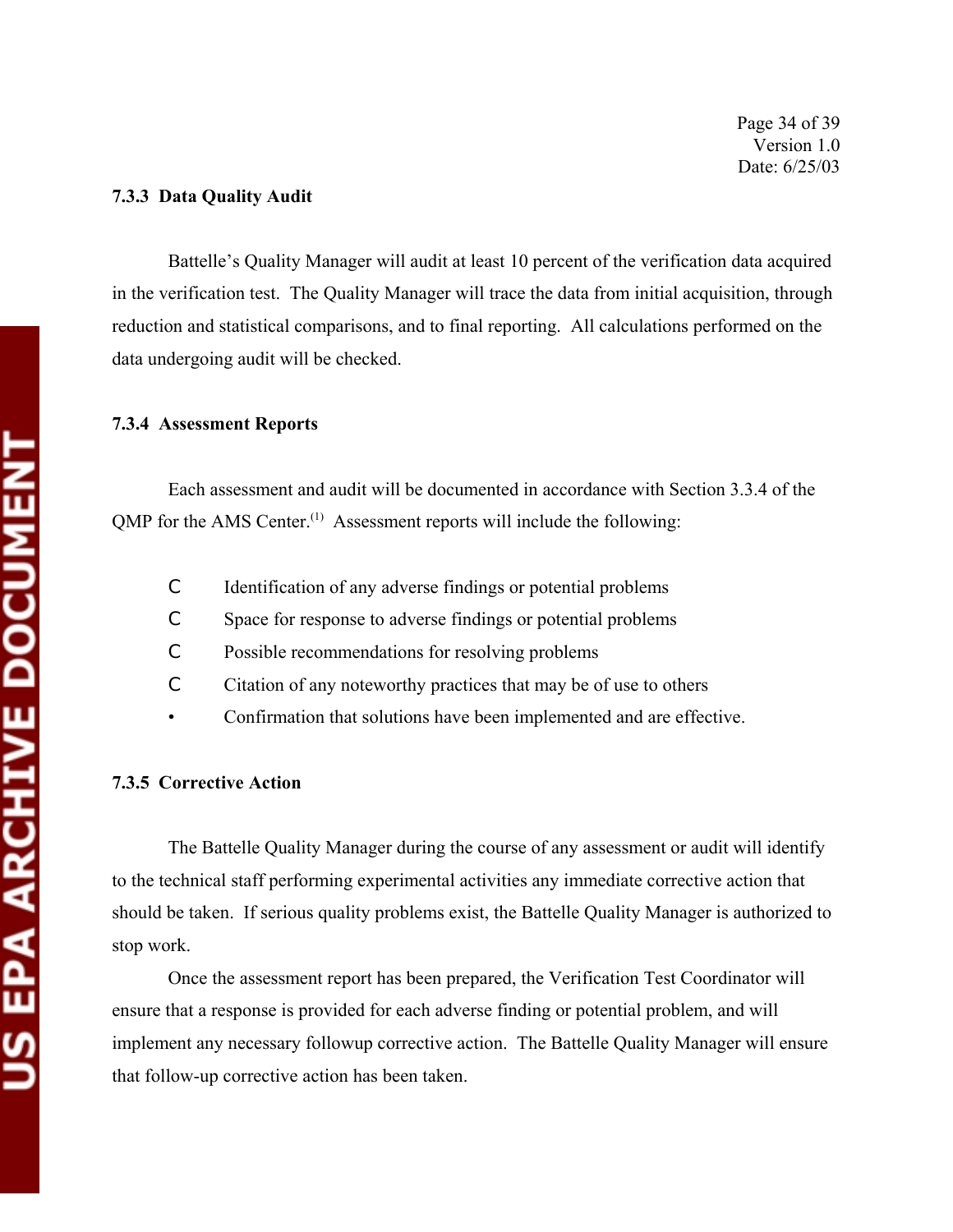## **8.0 DATA ANALYSIS AND REPORTING**

#### **8.1 Data Acquisition**

Data acquisition in this verification test includes recording of the data from the CEMs undergoing testing, documentation of sampling conditions and analytical results from the reference method, and recording of operational data such as combustion source conditions, test temperatures, the times of test activities, etc.

Data acquisition for the commercial CEMs undergoing verification will be performed by the CEM vendors during the test. Each CEM must have some form of data acquisition device, such as a digital display whose readings can be recorded manually, a printout of analyzer response, or an electronic data recorder that stores individual analyzer readings. The vendor will be responsible for reporting the response of the CEM for the entire test period. The CEM data are to be provided to Battelle regularly, and must include all individual readings of the CEM listed by time of day. Averaged results, e.g., ammonia data averaged over the period of a reference method sampling run, may also be provided, if available. If not provided, averaging will be performed by Battelle in data processing. Electronic data files are the preferred means of data transfer, with Excel® or ASCII file formats preferred. Electronic files requiring vendor's proprietary software will be supplied along with the software required to view the data.

Other data will be recorded in laboratory record books provided by Battelle and maintained by Battelle, vendor, and subcontractor staff involved in the testing. These records will be reviewed by Battelle to identify and resolve any inconsistencies. All written records must be in ink. Any corrections to notebook entries, or changes in recorded data, must be made with a single line through the original entry. The correction is then to be entered, initialed and dated by the person making the correction.

In all cases, strict confidentiality of data from each vendor's CEM, and strict separation of data from different CEMs, will be maintained. Separate files (including manual records, printouts, and/or electronic data files) will be kept for each CEM. At no time during verification testing will Battelle staff engage in any comparison in performance of the participating CEMs.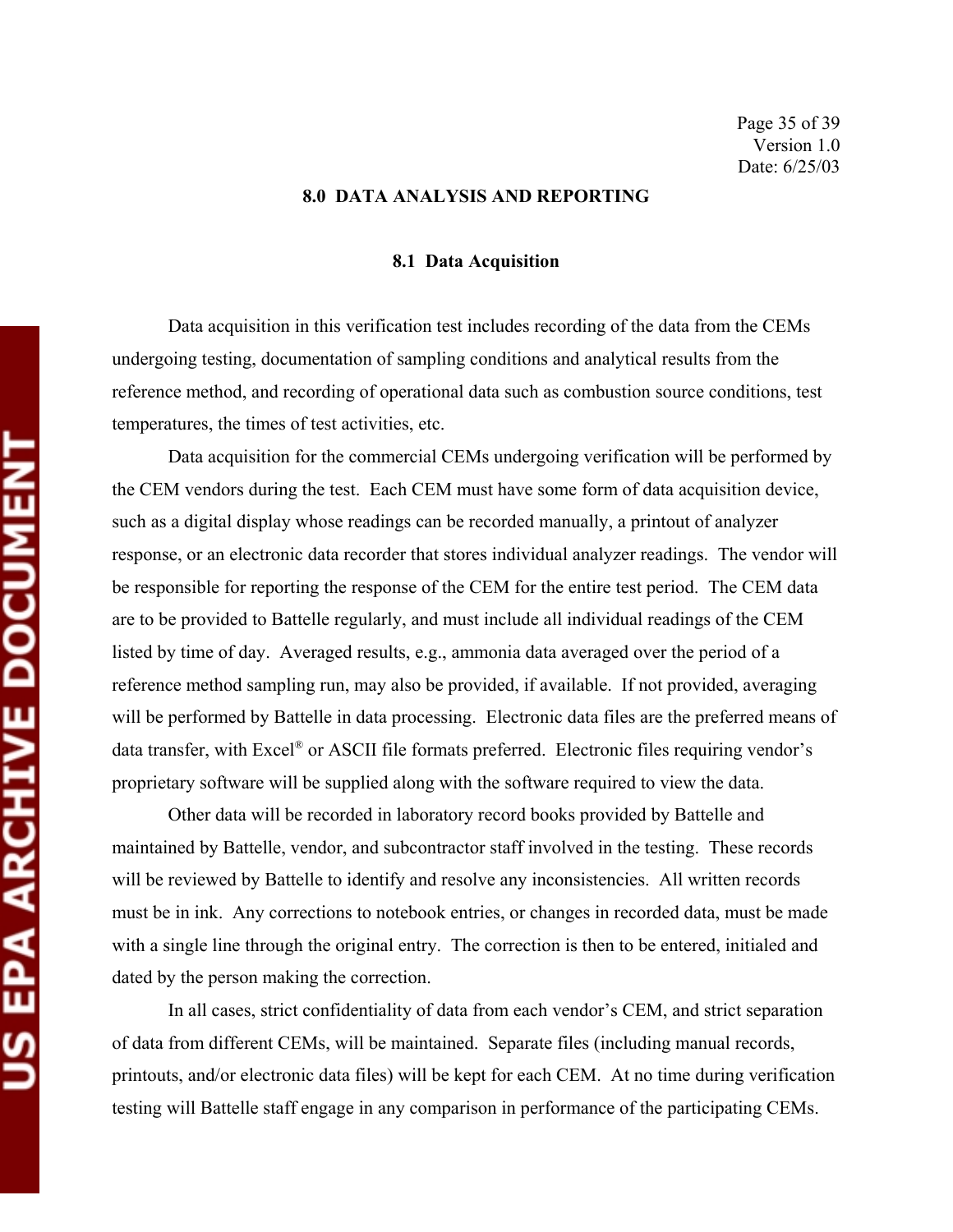Page 36 of 39 Version 1.0 Date: 6/25/03

Table 8-1 summarizes the types of data to be recorded; how, how often, and by whom the recording is made; and the disposition or subsequent processing of the data. The general approach is to record all test information immediately and in a consistent format throughout all tests. Data recorded by the vendors is to be turned over to Battelle staff immediately upon completion of each test day. Identical file formats will be used to make quantitative evaluations of the data from all CEMs tested, to assure uniformity of data treatment. This process of data recording and compiling will be overseen by the Verification Test Coordinator.

#### **8.2 Data Review**

Records generated in the verification test will be reviewed by a Battelle staff member within two weeks after the completion of the test, before these records are used to calculate, evaluate, or report verification results. These records may include laboratory record books; operating data from the combustion source; data from the CEMs; or reference method analytical results. This review will be performed by a Battelle technical staff member involved in the verification test, but not the staff member that originally generated the record. The host facility, subcontractor and/or vendor staff will be consulted as needed to clarify any issues about the data records. The review will be documented by the person performing the review by adding his/her initials and date to a hard copy of the record being reviewed.

## **8.3 Reporting**

The statistical data comparisons described in Section 5.0 will be conducted separately for each commercial ammonia CEM tested. Separate verification reports will then be prepared, each addressing the CEM provided by one commercial vendor. The verification report will present the test data, as well as the results of the statistical evaluation of those data.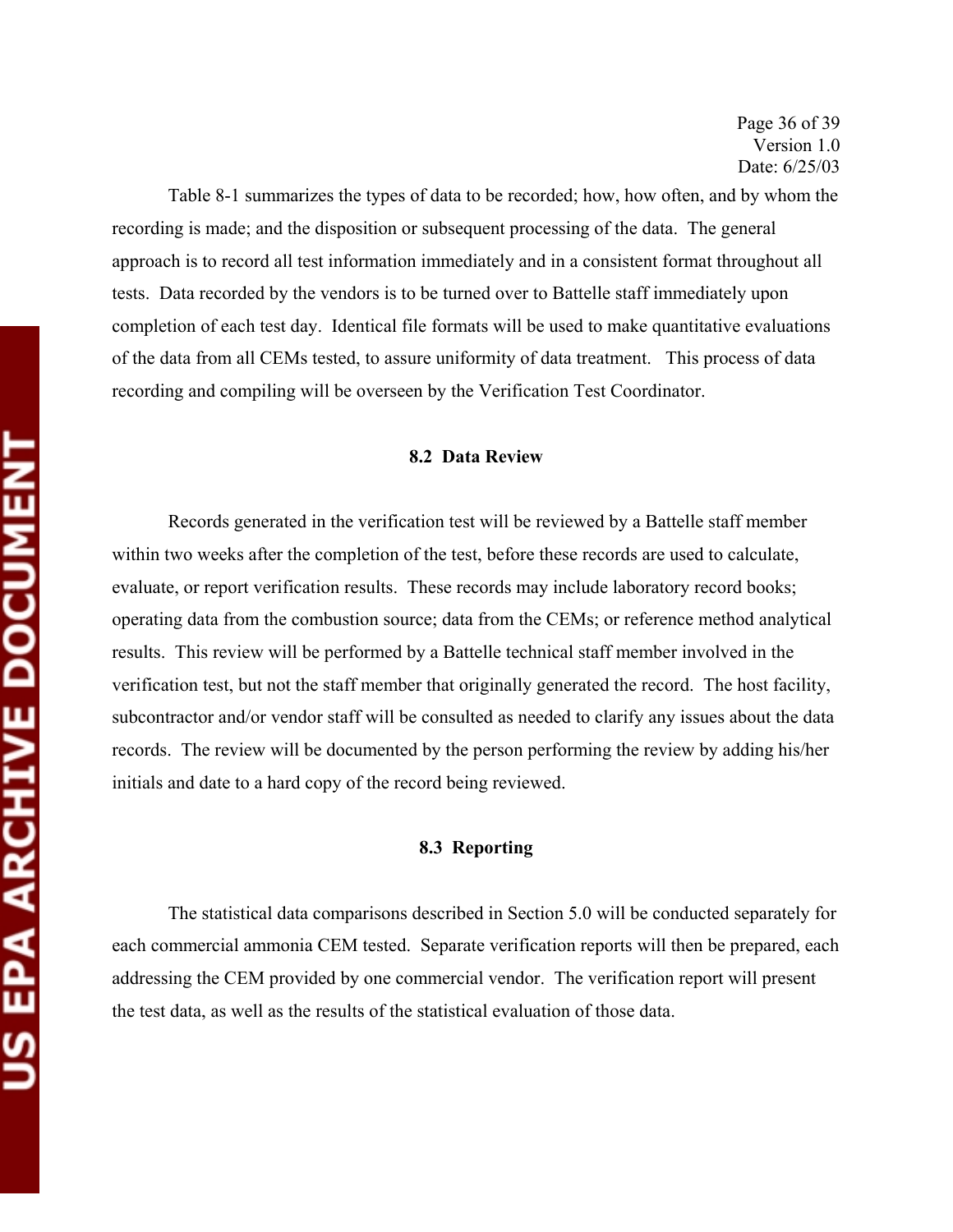| Data to be Recorded                                                                                              | Responsible<br>Party         | <b>Where Recorded</b>                                                                                    | <b>How Often</b><br><b>Recorded</b>                                                         | <b>Disposition of</b><br>$\mathbf{Data}^{(a)}$                                                               |
|------------------------------------------------------------------------------------------------------------------|------------------------------|----------------------------------------------------------------------------------------------------------|---------------------------------------------------------------------------------------------|--------------------------------------------------------------------------------------------------------------|
| Dates, times of test<br>events                                                                                   | Battelle/AEP                 | Laboratory record<br>books                                                                               | Start/end of test,<br>and at each change<br>of a test parameter.                            | Used to<br>organize/check test<br>results; manually<br>incorporated in data<br>spreadsheets as<br>necessary. |
| Test parameters<br>(temperature,<br>analyte/interferant<br>identities and<br>concentrations, gas<br>flows, etc.) | AEP/<br>subcontractor        | Laboratory record<br>books                                                                               | When set or<br>changed, or as<br>needed to document<br>stability.                           | Used to<br>organize/check test<br>results, manually<br>incorporated in data<br>spreadsheets as<br>necessary. |
| NH <sub>3</sub> CEM readings                                                                                     | Vendor or<br>designee        | Data acquisition<br>system (data logger,<br>PC, laptop, etc.).                                           | Continuously at<br>specified<br>acquisition rate<br>throughout CEM<br>operation.            | Electronically<br>transferred to<br>spreadsheets                                                             |
| Reference method<br>sampling data                                                                                | Subcontractor                | Laboratory record<br>books or file data<br>sheets as appropriate                                         | At least at start/end<br>of reference sample,<br>and at each change<br>of a test parameter. | Used to<br>organize/check test<br>results; manually<br>incorporated in data<br>spreadsheets as<br>necessary. |
| Reference method<br>sample analysis, chain<br>of custody (CoC), and<br>results                                   | Subcontractor<br>or Battelle | Laboratory record<br>books, CoC forms,<br>data sheets, or data<br>acquisition system, as<br>appropriate. | Throughout sample<br>handling and<br>analysis process                                       | Transferred to<br>spreadsheets                                                                               |

|  |  | <b>Table 8-1. Summary of Data Recording Process</b> |
|--|--|-----------------------------------------------------|
|--|--|-----------------------------------------------------|

(a) All activities subsequent to data recording are carried out by Battelle.

The verification report will briefly describe the ETV program and the AMS Center, and will describe the procedures used in verification testing. These sections will be common to each verification report resulting from this verification test. The results of the verification test will then be stated quantitatively, without comparison to any other CEM tested, or comment on the acceptability of the CEM's performance. The preparation of draft verification reports, the review of reports by vendors and others, the revision of the reports, final approval, and the distribution of the reports, will be conducted as stated in the Generic Verification Protocol for the Advanced Monitoring Systems Pilot.<sup>(3)</sup> Preparation, approval, and use of Verification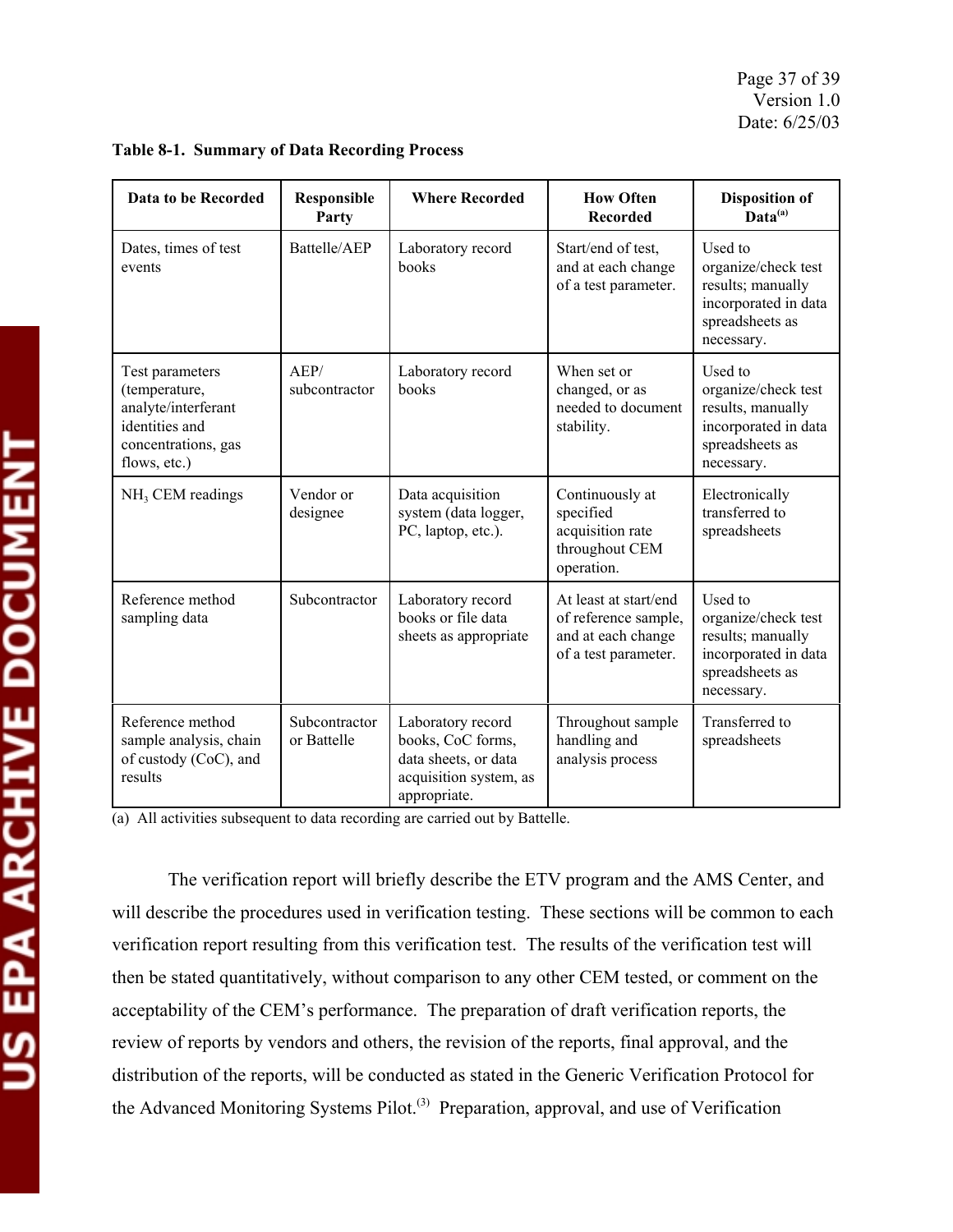Statements summarizing the results of this test will also be subject to the requirements of that same Protocol.

# **9.0 HEALTH AND SAFETY**

The verification test described in this test/QA plan will be performed at the AEP host facility. All participants in this verification test (i.e., Battelle, EPA, subcontractor, and vendor staff) will adhere to the health and safety requirements of the facility. Vendor staff will only be operating their CEMs during the verification test. They are not responsible for, nor permitted to, operate the combustion source, or perform any other verification activities identified in this test/QA plan. Operation of the CEMs themselves does not pose any known chemical, fire, mechanical, electrical, noise, or other potential hazard.

All visiting staff at the host facility will be given a site-specific safety briefing prior to the installation and operation of the CEMs. This briefing will include a description of emergency operating procedures (i.e., in case of fire, tornado, laboratory accident) and identification and location and operation of safety equipment (e.g., fire alarms, fire extinguishers, eye washes, exits).